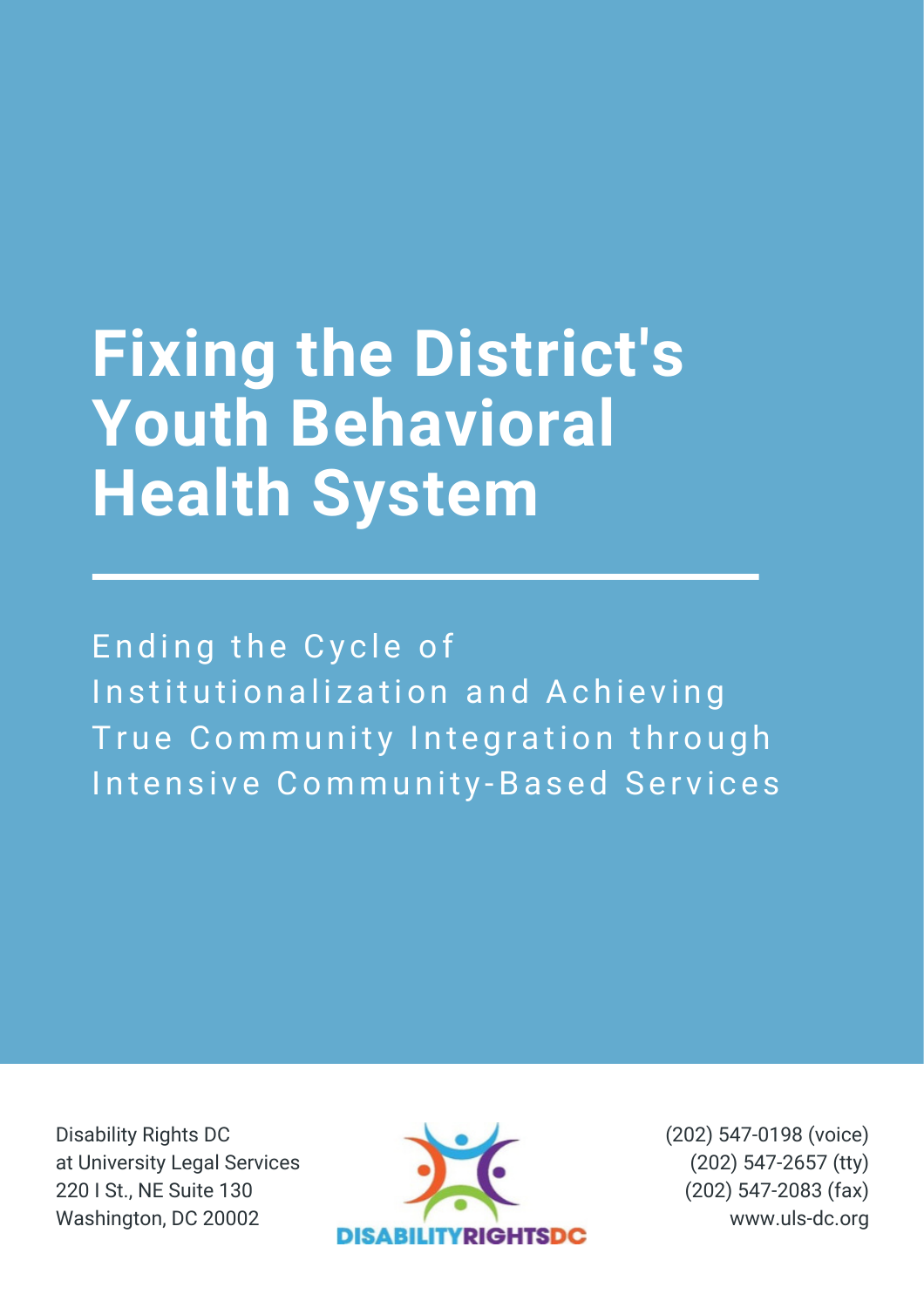As the federally mandated Protection and Advocacy (P&A) Program for the District of Columbia, Disability Rights DC at University Legal Services, Inc. ("Disability Rights DC") staff directly serve hundreds of individual clients with disabilities each year. Part of this work involves assisting District children and youth with mental and behavioral health disabilities to access services that would enable them to thrive in their communities. But we have observed a distressing pattern: all too often, children do not receive the mental health services they need in their homes, schools, and neighborhoods. When this happens, they face months'—or years'—long placements in residential treatment facilities, psychiatric hospitals, and juvenile detention centers.

These placements isolate children from their families and communities and disrupt their educations. Many of these children lose their ability to act independently in their lives following the regimented environment of a facility. The return to the family is oftentimes brief, resulting in another institutionalization when the same unmet mental health needs that initiated the original placement resurface. Long wait times for intakes, disconnects between service providers, and poor transition planning result in these children cycling in and out of institutions, with each return characterized by the same or worsening issues integrating into their home communities.

The goal of this report is to shine a light on the District's broken youth behavioral health system, identifying the cracks and elevating the stories of the children and families who have fallen through them. Then, based on our work with local advocates,[1] national experts, and the children and families themselves, we propose a solution that could transform the system: Intensive Community-Based Services.[2]

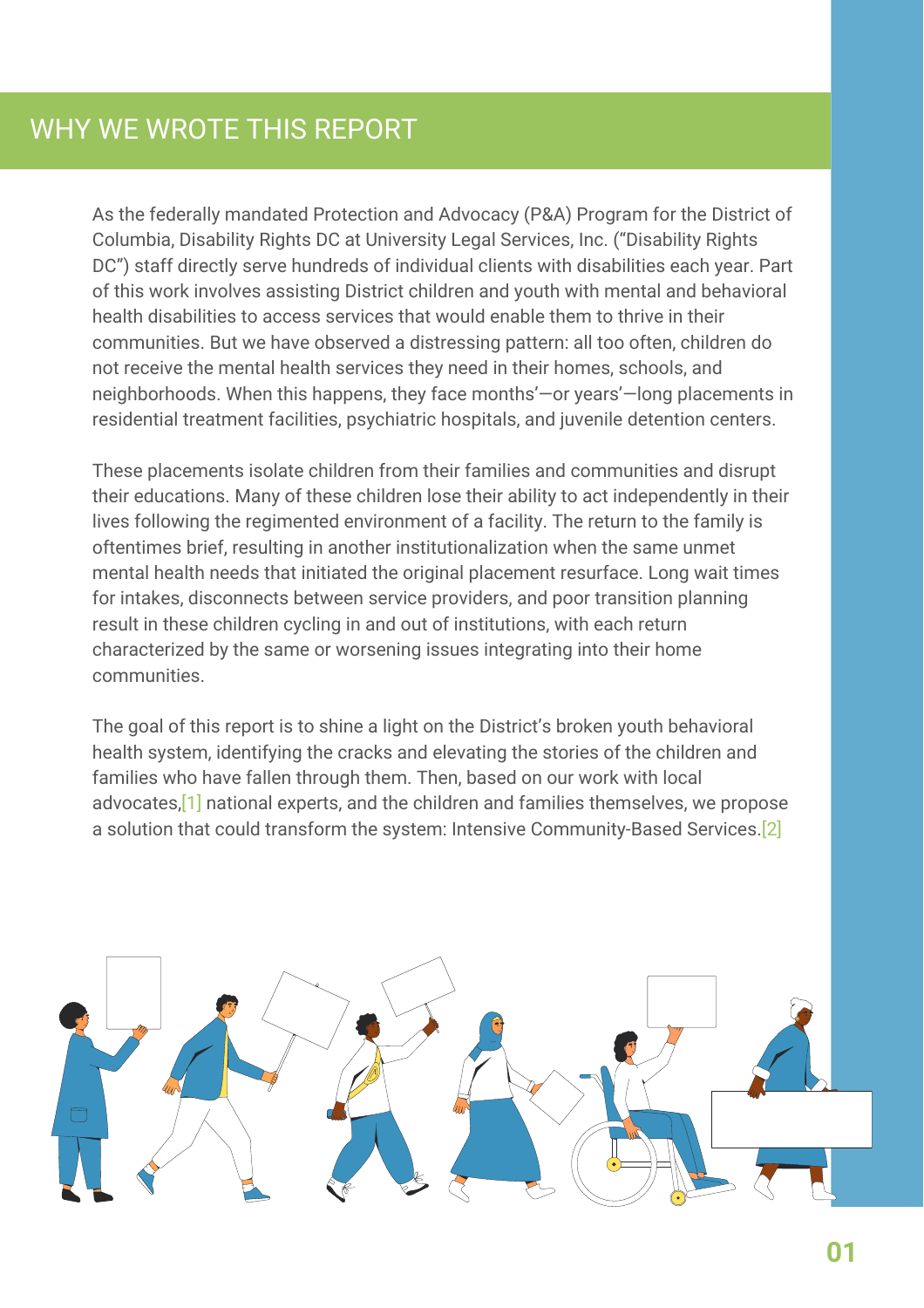From American pediatric health experts<sup>[3]</sup> to the United States Surgeon General's Office,  $[4]$  public health entities across the country have raised the alarm about the youth mental health emergency. In the U.S., mental health issues were the leading cause of disability in children before the COVID-19 pandemic, with up to 1 in 5 children having a mental, emotional, developmental, or behavioral disorder.<sup>[5]</sup> Rates of childhood and adolescent mental health challenges have been steadily rising in recent years. From 2009 to 2019, the share of high school students reporting persistent feelings of sadness or hopelessness increased by 40%, to more than 1 in 3 students. **[6]** Between 2011 and 2015, there was a 28% increase in youth psychiatric visits to emergency departments for depression, anxiety, and behavioral challenges.[7] These dramatic changes likely stem from various societal forces and stressors, including increasing digital media use, heightened academic pressure, limited access to mental health care, rising income inequality, systemic racism, gun violence, and climate change.[8]

## **During the decade preceding COVID-19, the share of high school students seriously considering attempting suicide increased by 36%, suicide plans increased by 44%, and suicide rates among youth ages 10-24 increased by 57%.[9]**

COVID-19 has exacerbated what was already a dire situation. In October 2021, a coalition of leading pediatric health experts declared a national state of emergency in child and adolescent mental health.<sup>[10]</sup> And in March 2022, in his State of the Union address, President Biden discussed the unprecedented American mental health crisis more broadly and among youth in particular, outlining strategies for transforming U.S. mental and behavioral health systems.[11]

According to CDC data, from March 2020 to October 2020, the proportion of mental health-related emergency department visits increased 24% for U.S. children ages 5 to 11 and 31% for those ages 12 to 17, as compared with 2019 emergency department visits. [12] Moreover, although mental health-related emergency department visits among children and adolescents ages 0 to 17 remained stable during 2021 and January 2022, they accounted for a larger proportion of all emergency department visits as compared with 2019.[13]

Children have faced unprecedented challenges during the pandemic, including disruptions to in-person learning and extracurricular activities, fewer opportunities to socialize with friends and family, missed milestone life events, economic instability, and reduced access to mental health care, social services, and other necessary services.[14]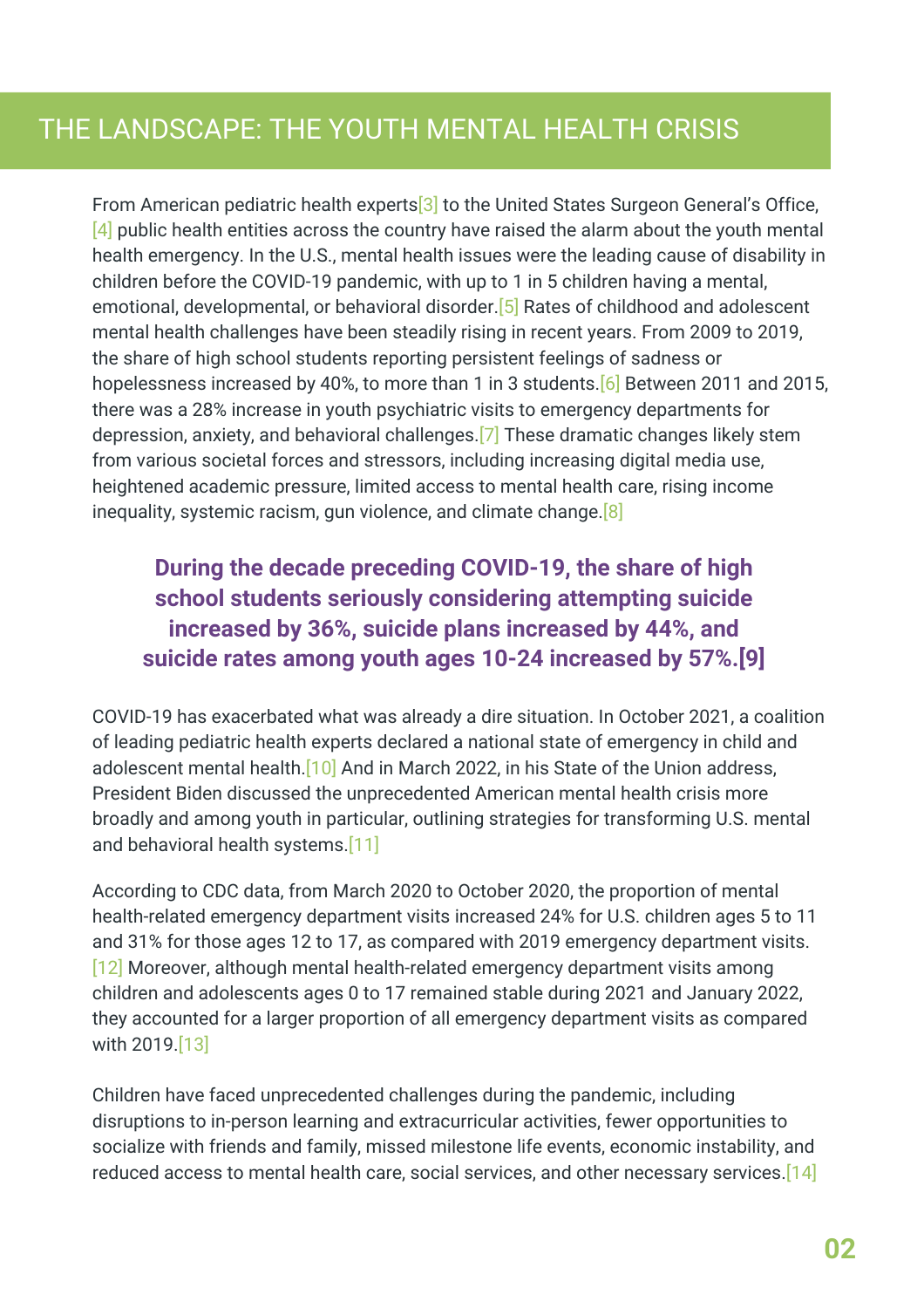These disruptions have disproportionately affected young people in communities of color, with the ongoing struggle for racial justice inextricably tied to the worsening youth mental health crisis.<sup>[15]</sup> During the pandemic, more than 140,000 children in the U.S. experienced a life-altering death of a primary or secondary caregiver, with children of color disproportionally impacted.[16]

The landscape in the District of Columbia closely mirrors what has been happening on a national level, with District children who have behavioral health disabilities experiencing an ever-worsening crisis. Approximately 22% of District children—more than 20,000 individuals—have a mental, emotional, developmental, or behavioral problem.[17] Moreover, 47% of District children have experienced risk factors for developing behavioral health issues, known as adverse childhood experiences (ACEs).<sup>[18]</sup> In a 2019 study, more than one-third of District high school students reported feeling sad or hopeless almost every day for at least two weeks during the past year. [19] And, alarmingly, 14% of District middle school students and 15% of District high school students attempted suicide in the past year, with even more youth considering attempting suicide.[20]

**22% 47%** of District children have

a mental, emotional, developmental, or behavioral problem

of District children have experienced risk factors for developing behavioral health issues

Victoria is 21, and she loves to draw.[21] She has a quick sense of humor and values her role as a daughter, sister, and friend. Victoria experienced traumatic loss at the age of ten when her grandmother and primary caregiver died. Since this loss, Victoria has cycled through numerous institutionalizations in psychiatric hospitals and longer-term psychiatric residential treatment facilities in other states. She has also experienced a number of arrests and long-term placements at the District's juvenile detention facilities. During these placements, Victoria struggled to maintain contact with her father. When transitioning back into the community from these institutional placements, she was almost always discharged without community-based mental health services in place. And when she did receive intermittent community-based mental health services, they were continually disrupted because providers failed to work with her father in a responsive and supportive way. When she tried to resume services in the community, she faced significant delays and often ended up back in a psychiatric or juvenile detention facility.

Victoria explains her frustration: "I have never had a team that really listened to what I wanted and helped me get the services that I thought would help me. Instead, I was bounced around from hospital to hospital, from placement to placement. I didn't receive the services and support I needed in order for me to be mentally healthy, to have a proper education, and to feel loved and safe. I wish the District could have provided me with help."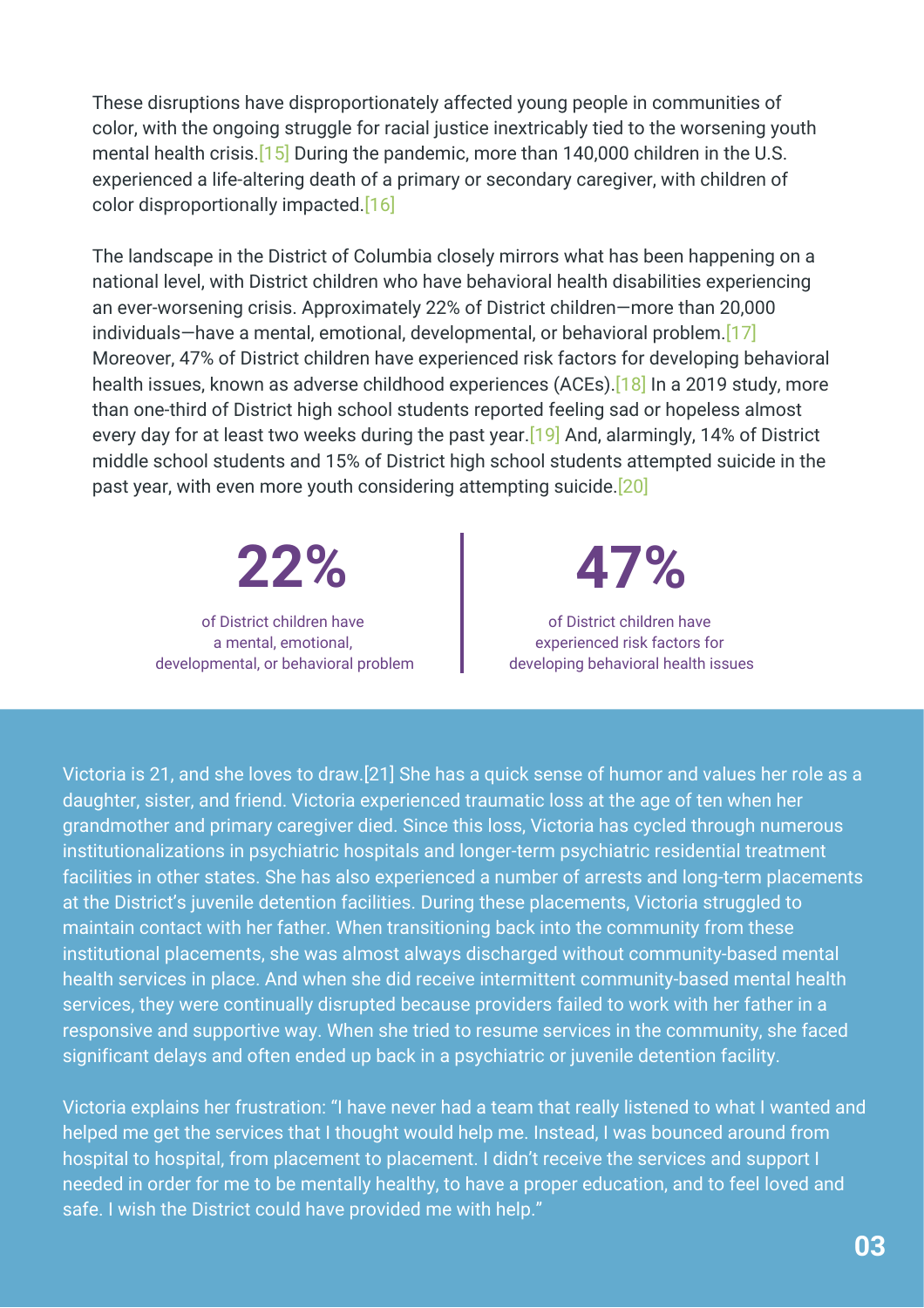As seen nationally, the COVID-19 pandemic has only worsened the youth mental health landscape in the District. Families of children admitted to Children's National Hospital for mental health-related reasons have reported a concerning new onset of behavioral and emotional health concerns since the start of the public health emergency.[22] However, despite the widely-documented negative impact of COVID-19 on youth mental and behavioral health, the number of District children receiving behavioral health care has decreased since the start of the pandemic. Children receiving Mental Health Rehabilitation Services (MHRS) decreased by 6% between fiscal year 2020 and fiscal year 2021,[23] and the percentage of children receiving MHRS upon discharge from psychiatric residential treatment facilities (PRTFs) decreased by 11 percentage points.[24] There was a 21% decrease in the number of children receiving certain community-based mental health services called Evidence-Based Practices (EBPs),<sup>[25]</sup> and children served by the Children and Adolescent Mobile Psychiatric Service (ChAMPS) decreased by over 40%.[26]

#### **FEWER DISTRICT CHILDREN RECEIVING MENTAL HEALTH SERVICES BETWEEN 2020 AND 2021**

**6%** Decrease in District children receiving Mental Health Rehabilitation Services

**21%** Decrease in District children receiving Evidence-Based Practices

**40%**

Decrease in District children served by the Children and Adolescent Mobile Psychiatric **Service** 

# THE PROBLEM: THE DISTRICT'S YOUTH BEHAVIORAL HEALTH SYSTEM

Compounding the District's youth mental health crisis are problems specific to the District's youth behavioral health system that predate the pandemic. Disability Rights DC has been sounding the alarm about the system's failures for years.[27] When the District did not respond to our calls for action, we filed a lawsuit alleging that the District operates a system designed to provide, at most, a limited array of services on a limited basis with limited effect.<sup>[28]</sup> As a part of this lawsuit, we have talked with children and families who have been impacted by this broken system, as well as the advocates who support them. We have also worked with national experts in children's behavioral health, learning what we can about why the District's system is failing our children and what the District can do about it.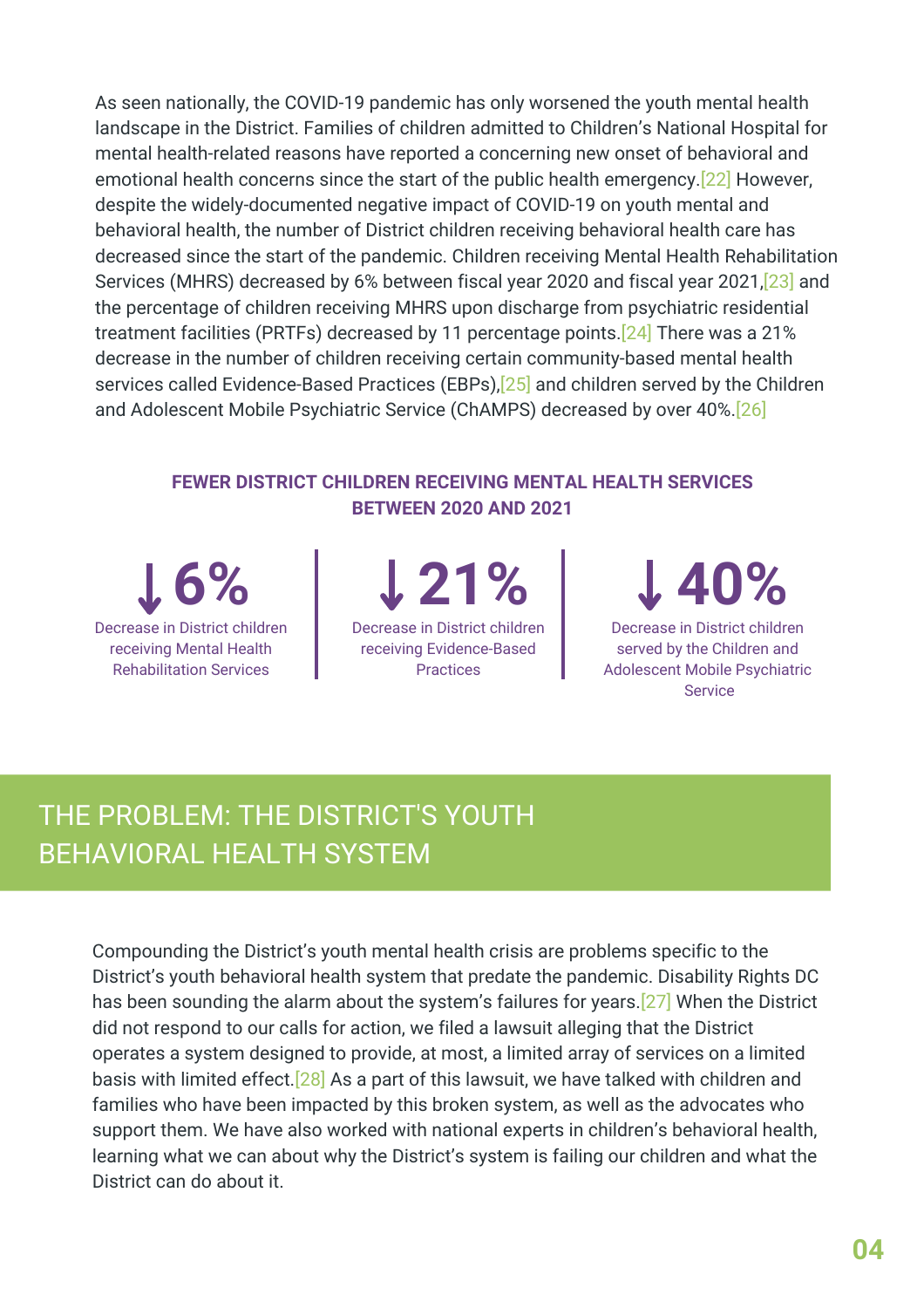In fiscal year 2020, the District served more than 2,500 District children with mental health disabilities through its public mental health system.[29] As experts and advocates have attested in support of class certification for the lawsuit, District children with serious mental health disabilities lack the community-based mental and behavioral health services necessary to enable them to remain in the community. As a result of the system's limitations, children cycle in and out of institutions—including psychiatric hospitals, psychiatric residential treatment facilities (PRTFs) and other residential treatment facilities, the District's detention centers, and group homes—to children's detriment.



In my experience, District children who are sent to residential placements are away from their families a long time, and they do not come back in better shape. Too often they come back in worse shape than before they left . . . Too often the family makes a sacrifice for the residential placement, but does not reap benefits from that sacrifice.

—Advocate from Advocates for Justice and Education, Inc.

When children leave institutional placements and return to their families, homes, and communities, they frequently receive few or ineffective follow-up community-based behavioral health services due to inadequate discharge planning. If new to the system, children and their families often do not have sufficient information about selecting a core service agency (CSA).<sup>[30]</sup> Moreover, it can take weeks or even months to get a first appointment with a CSA, causing lengthy gaps in critical services.[31]

#### **INSTITUTIONALIZATION OF DISTRICT CHILDREN BETWEEN SEPTEMBER 2016 AND SEPTEMBER 2019:[32]**

#### At least

**98** Medicaid-eligible District

children were admitted to PRTFs

#### More than

**400**

Medicaid-eligible District children were institutionalized in other residential treatment centers under DYRS custody

More than

**200** Medicaid-eligible District children were admitted more than once to a psychiatric hospital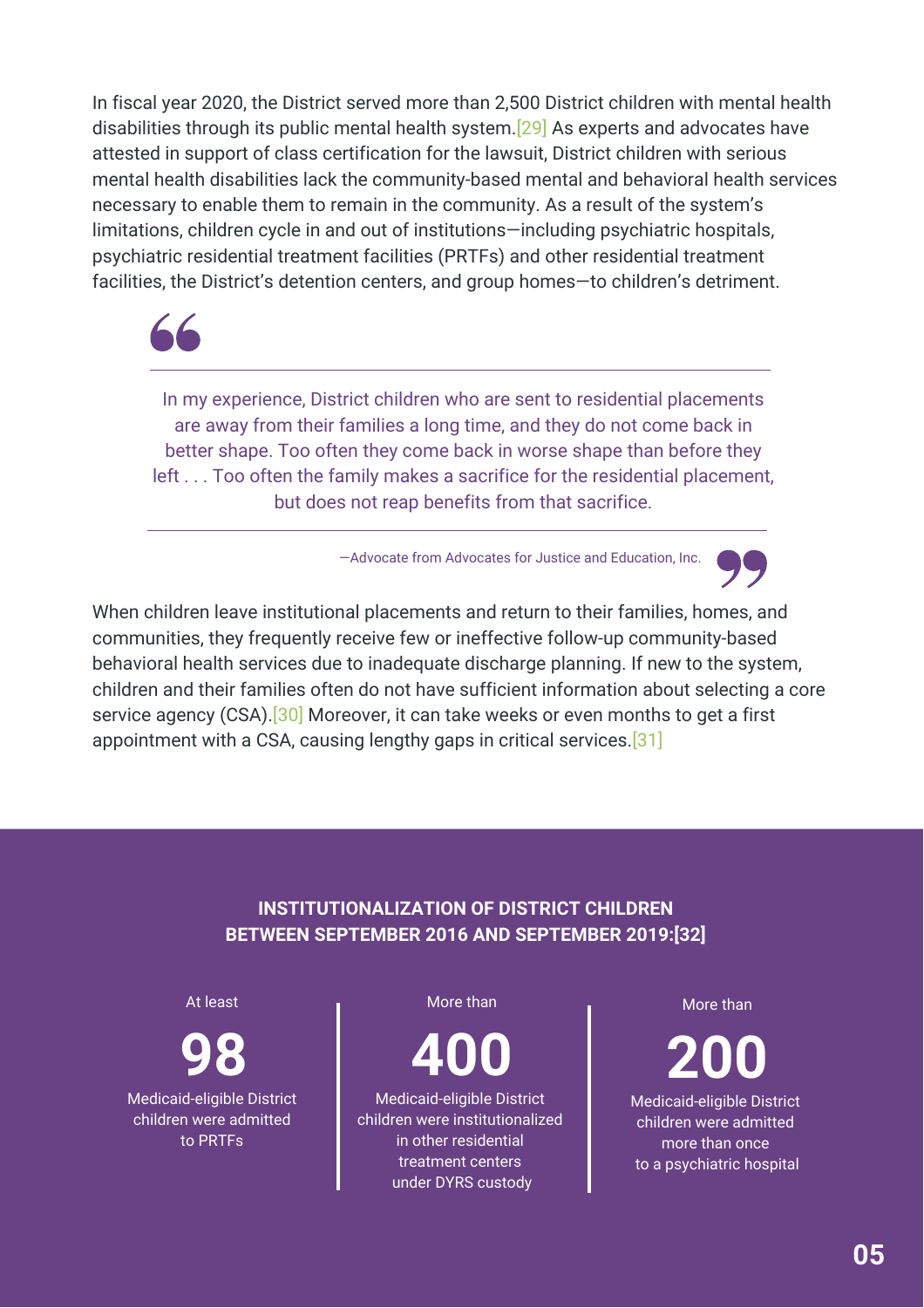When community-based services are finally delivered, there are often many problems. In our conversations with advocates for children with mental health disabilities, we heard again and again about long waiting lists for certain services, the timelimited nature of more intensive services, and high rates of staff turnover. In fiscal year 2021, there was 50% staff turnover among the District's Evidence-Based Practice providers.[33] Advocates have also noted a consistent lack of client and family involvement and engagement by providers in the service planning process, as well as a lack of support for family members. Many children in the District are involved in more than one child-serving government system—for example, the behavioral health, special education, child welfare, or delinquency systems—and advocates have observed little coordination of care between these systems.

Being sent away makes [children] see themselves as not worthy of being at home with their families.



A big part of the problem is that, oftentimes, provider staff do not timely or effectively engage children in services. In many cases, a child may not get the support they need until a crisis occurs. Even then, the support is often inadequate. With respect to the District's mobile crisis team—the Children and Adolescent Mobile Psychiatric Service (ChAMPS)—advocates have observed numerous problems, including inadequate staffing, long wait times for crisis response deployments, deployments far too often resulting in psychiatric hospitalization or police encounters, and a lack of follow-up to ensure proper connection to community-based services. Once a new crisis happens, a child may be institutionalized again or placed at serious risk of institutionalization.



It is a common scenario that a child is sent home from a residential placement, faces a gap in services due to a late start on planning and waitlists for services, does not receive services for a month or more, and then receives additional charges, which prompts yet another residential placement.

—Advocate from the Public Defender Service for the District of Columbia



This pattern of institutionalization affects children in profoundly detrimental ways. Many children spend their formative years moving in and out of institutional placements, isolated from their families and communities.<sup>[34]</sup> This causes significant disruption not only to the child's home and social life, but also to their existing mental health treatment. Oftentimes, service providers lose contact with a child who enters a residential treatment center or juvenile detention facility. As a result, children cycle through case workers and service providers, which prevents them from establishing and maintaining the stable relationships they need to access their treatment. Repeat institutionalization also disrupts a child's education, jeopardizing the child's ability to perform in school. This disruption increases the likelihood of involvement in the delinquency and criminal systems while decreasing employment and independent living opportunities in adulthood.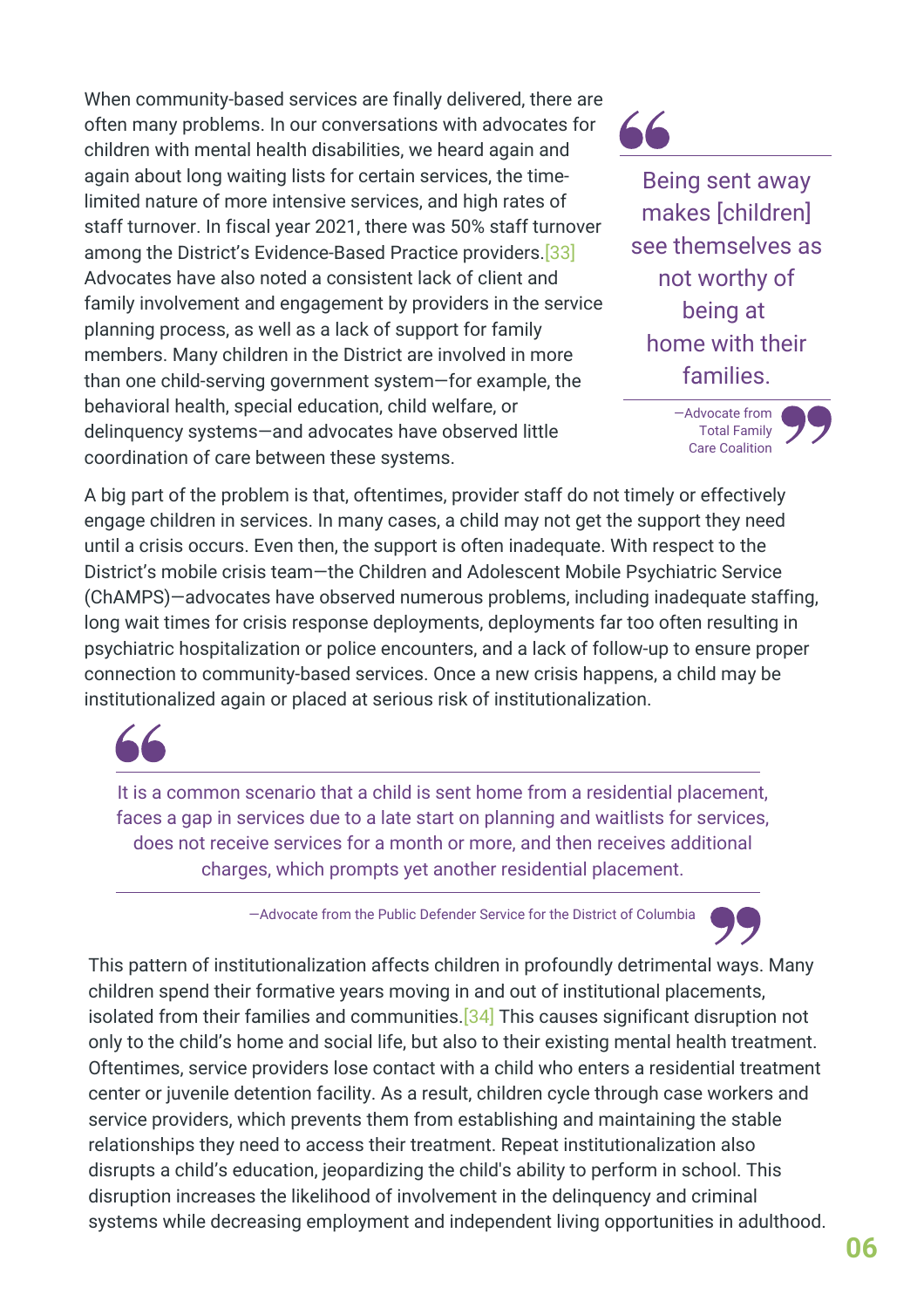# THE LAW: A CHILD'S RIGHT TO RECEIVE SERVICES IN THE COMMUNITY

The District's children deserve more. And under federal law, they are entitled to more. When the District denies children with mental health disabilities the services they need to live and participate in their communities, it is discriminating against these children based on their disabilities. This discrimination violates the Americans with Disabilities Act,[35] the Rehabilitation Act,[36] and the Medicaid Act.[37]

## **The Americans with Disabilities Act and the Rehabilitation Act**

Title II of the Americans with Disabilities Act (ADA) forbids state and local governments from excluding or discriminating against people with disabilities.[38] The ADA also requires cities and states to provide services and programs for people with disabilities in the most integrated setting possible.<sup>[39]</sup> Governments cannot limit the provision of necessary treatment to institutional settings. If certain supports would allow a person with a disability to live in the community, the city or state must make those supports available.[40]

Congress wrote the ADA to ensure that people with disabilities have the same rights and opportunities as everyone else. For children with mental health disabilities, this means receiving the necessary supports to fully participate in their schools and communities. When a state or local government fails to provide supports needed to avoid placement in residential treatment centers, psychiatric hospitals, or juvenile detention facilities, this is discrimination under the ADA.



Section 504 of the Rehabilitation Act applies the same "most integrated setting" requirement to programs and activities that receive federal funding.[41]

### **The Medicaid Act**

The Medicaid Act is designed to provide medically necessary health and mental health services to children and families from underresourced communities.<sup>[42]</sup> States (including the District of Columbia) can decide whether to participate in the Medicaid program, but if they do opt to receive these federal matching funds, they must abide by certain regulations $[43]$  and create a Medicaid state plan that describes how they run their program and which services they provide.[44]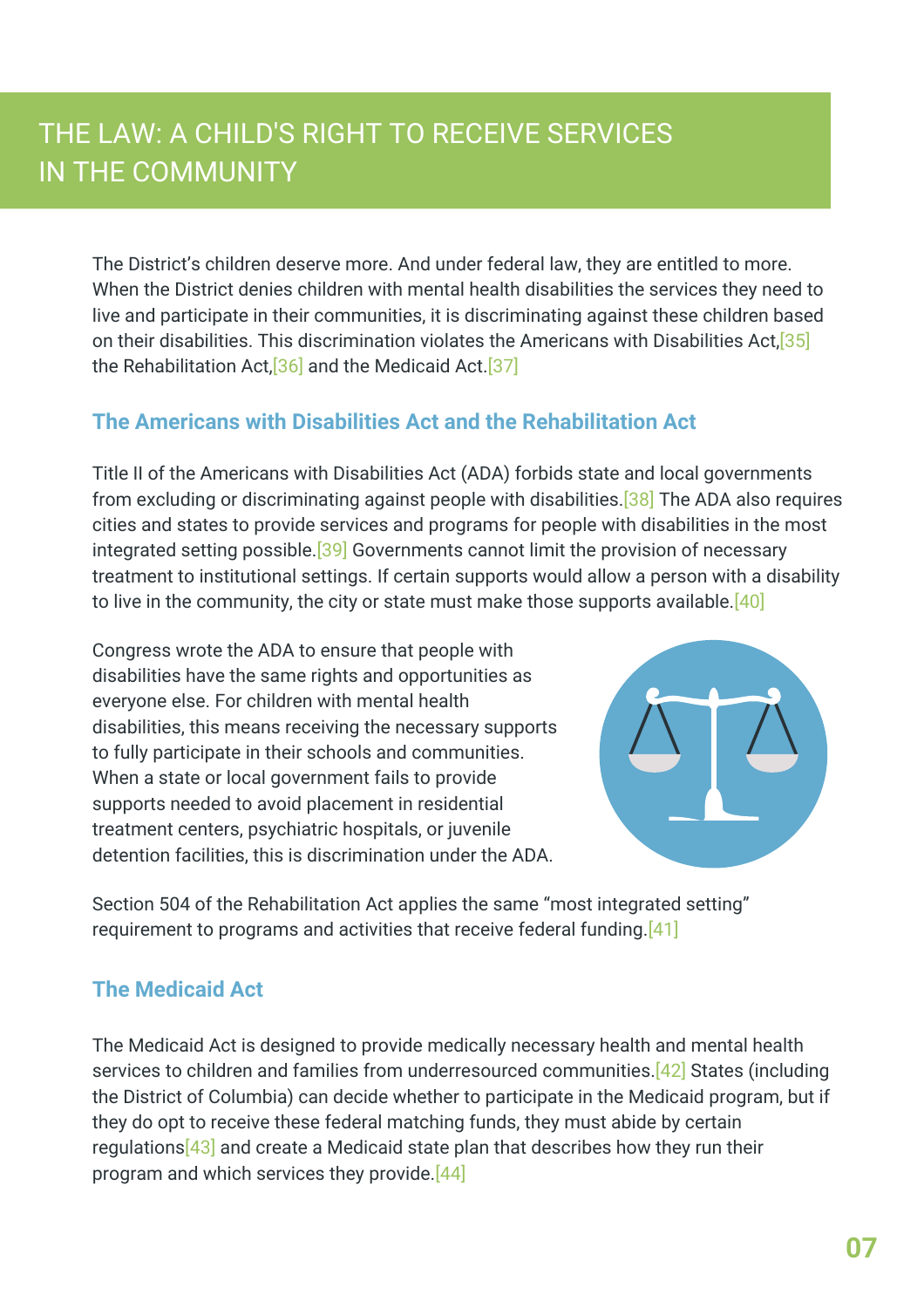Participating states must follow the Early and Periodic Screening, Diagnostic, and Treatment (EPSDT) regulations.[45] These regulations require participating states to ensure children receive appropriate diagnoses and treatment to "correct or ameliorate" physical and mental illnesses.[46] This means both identifying children who have these conditions  $[47]$ and providing them with medically necessary treatments. [48] If a treatment is medically necessary, the participating state must provide it, regardless of whether that treatment is already included in the state's plan.[49]

| <b>CONTRACT</b> |  |
|-----------------|--|
|                 |  |
|                 |  |
|                 |  |

Because the District participates in the Medicaid program, it must comply with the EPSDT provision, making medically necessary services available to all Medicaid-eligible District children who need them.

Isaac is 17.[50] He enjoys listening to music, and he is devoted to his family. He grew up living with his grandmother, and her unexpected death when he was a child caused a major disruption for Isaac. After experiencing worsening behaviors at school, he was admitted to the District's two youth psychiatric hospitals a number of times. But upon discharge from these hospitals, he was never connected to mental health or grief counseling services in the community. He would be hospitalized, released without services or crisis planning, and then re-hospitalized. When Isaac was in the sixth grade, his school referred him to a psychiatric residential treatment facility in Virginia. He lived there for a full year. Again, when he returned to the District, he received no community-based mental health services.

DRDC began representing Isaac in 2018 when his great-grandmother requested help connecting him with community-based services. We encountered numerous obstacles dealing with multiple District agencies, and it took nearly eight months to secure consistent services from a reliable provider. During this turbulent period, Isaac cycled between the District's juvenile detention centers and more out-of-state psychiatric residential treatment facilities. Despite warnings from his great-grandmother, his DRDC attorneys, and Isaac's own expressed wishes, the District repeatedly placed him in group homes away from his family. And he repeatedly left those homes to find his family. His transition services were largely nonexistent, with his most recent discharge occurring before he had been enrolled in school, connected to services, or provided a stable place to live.

Isaac has spent much of his adolescence in institutional placements due to the District's recurring failure to provide him the intensive community-based services that he needs. His great-grandmother has advocated for him every step of the way, but her recommendations are ignored. She told us, "[Isaac] has many strengths, but I don't think that his service providers have actually followed through for him. He always wants to be home with me, but his service providers haven't given him the option of getting services at home. I don't think he would have had to go to residential placements if he had received services that helped him live at home."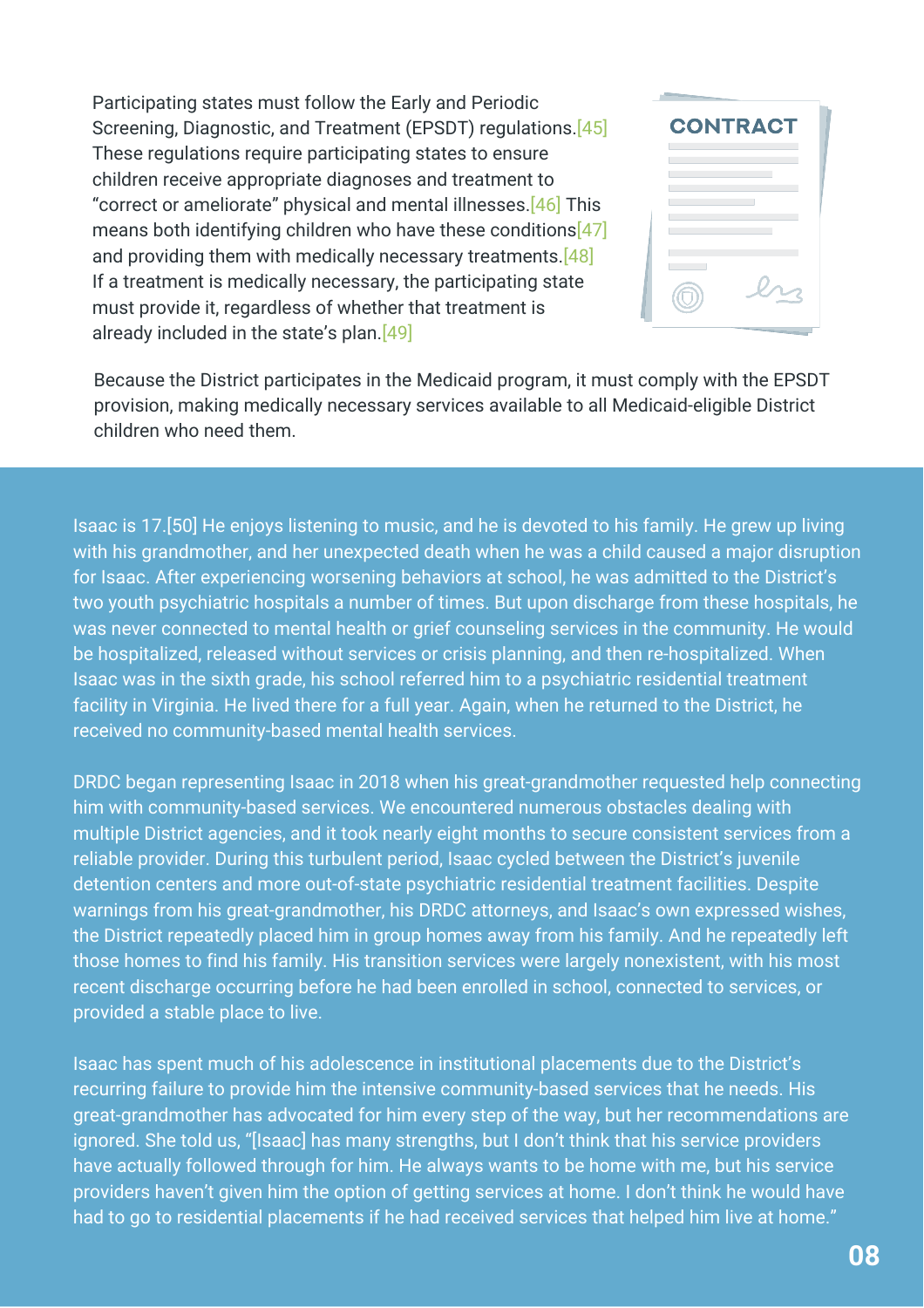## A SOLUTION: TRUE COMMUNITY INTEGRATION THROUGH INTENSIVE COMMUNITY-BASED SERVICES

Evidence from multiple states demonstrates that with a specific set of well-researched services, children with mental health disabilities can be served and thrive in their own communities.[51] These services include Intensive Care Coordination, Intensive Behavioral Support Services, and Mobile Crisis or Response Services. Collectively, they may be referred to as Intensive Community-Based Services (ICBS).

#### **INTENSIVE COMMUNITY-BASED SERVICES (ICBS)**



ICBS are intensive, multi-faceted services that engage children with mental health disabilities and their families to support the child's full participation in community life. When children experience difficulties in just one environment—such as school, home, or the community—focusing on that single environment can be effective. But when a child struggles in multiple environments and these struggles are negatively affecting their development, behavior, and relationships with others, the child may well need the multilayered approach of ICBS.

These children are often involved with multiple systems in addition to the mental health system, such as developmental disability services, special education, medical care, child welfare, and the juvenile and adult criminal legal systems. Without coordination, each system will offer its own plan to the family based on its own priorities, which can result in conflicting and overwhelming requirements as well as fragmented and duplicative services. Instead of trying to address each of the problem areas through a separate system, ICBS wrap around the child and family to develop an individualized, comprehensive, and coordinated response focused on the vision, strengths, and needs of the child and family.

A key feature of Intensive Community-Based Services is the inclusion of the child and family as full partners in supporting the child. The family (including the child) and other natural supports should play a central role in developing, implementing, monitoring, and adjusting the child's service plan. Their vision for success, their needs, and their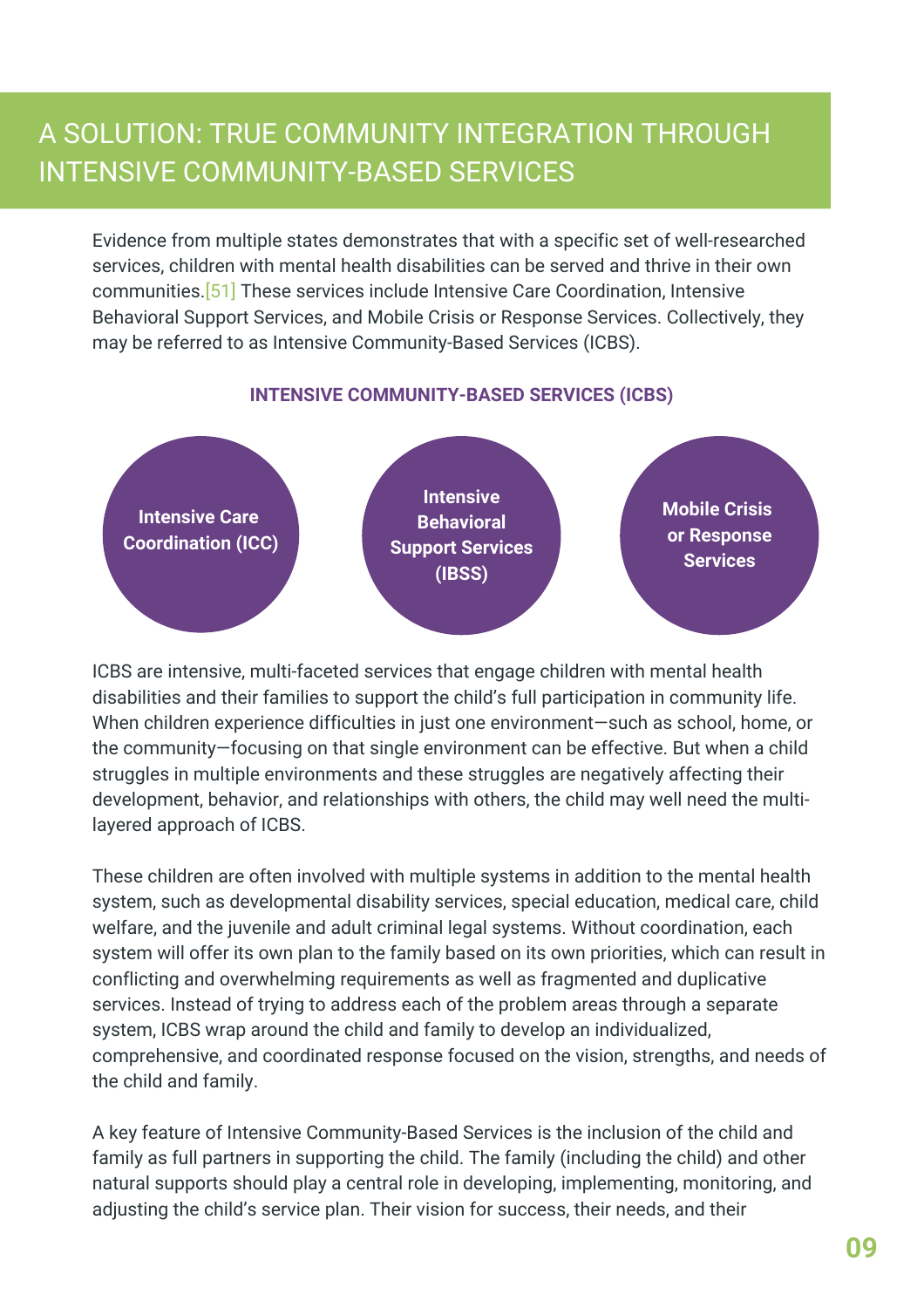resources should drive the service delivery. ICBS must also be prompt, consistent, flexible and responsive to the child. Children and families should not experience lags in services during a child's transition to or from residential placements, nor should the quality or availability of services differ based on the service provider or caseworker. If a child's disabilities mean that traditional service delivery and clinical interventions will not work for them, services must be modified to accommodate their disability.

Engagement of the child and family is another critical piece of ICBS: it is the responsibility of the ICBS provider to engage the child and family, not the child and family's responsibility to engage based on the provider's expectations. Instead of labeling families as treatment-resistant, providers adapt their approach to meet the unique circumstances of the child and family. If service providers are not engaging the child and family, Intensive Community-Based Services are not being delivered. If the child's parents or legal guardians are not involved, the team draws upon extended family members and other adults in the child's life who are invested in their success and are willing to provide care or support.

Intensive Community-Based Services include three key components:[52]

### **Intensive Care Coordination**

Intensive Care Coordination (ICC) is an intensive form of team-based case management that uses clinical intervention along with professional and natural support systems to impact every area of the child's life. Intensive Care Coordination is the ICBS answer to the problem of siloed systems overwhelming children and families with conflicting plans that are unresponsive to their individual needs.



Intensive Care Coordination treats families as true partners in their child's care. A Care Coordinator's first step should be to get to know the child and family: What are their strengths? What kinds of supports do they have? How is their culture relevant? Are there other family members, friends, or neighbors who they trust and can call on when they need help? What are their needs? Where do they struggle? And then, what do they see as success? What are the family's goals? What are the child's goals? How do they define what they need and what it would look like to have those needs met? And finally, what supports and services—including newer approaches encompassed in services like mentoring or peer support, but also non-traditional services such as tutoring or enrollment in music or art classes—does the child and family see working for them? Based on responses from the child, family, and people familiar with the child's needs,[53] the Care Coordinator convenes a team of identified providers and informal supporters to create an individualized, flexible care plan for the child. This team, known as a "child-andfamily team," is the centerpoint of Intensive Care Coordination. **10**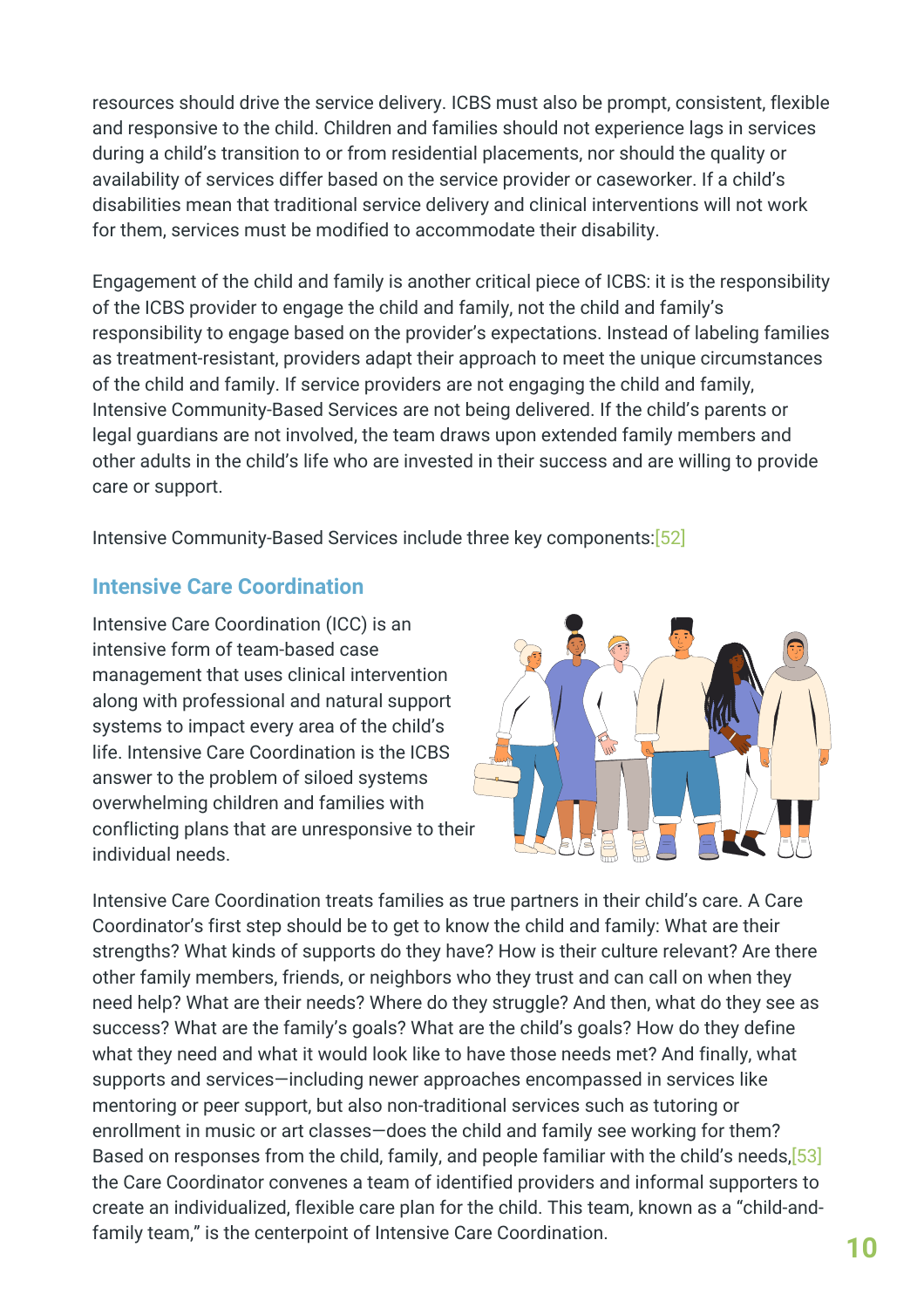Noah, 19, is quick to share his hope that his life will get better, particularly now that he is a father to a little girl.[54] Noah has several serious mental health disabilities as well as indications of a developmental disability. He endured significant trauma in his childhood. Despite being identified as a child who had experienced trauma and was at risk for sex trafficking, Noah's records indicate no follow-up services for either issue. His father acted as his primary caregiver, but their relationship was strained, and Noah often ran away from his father's home. While Noah received some community-based services, none of the providers successfully navigated his relationship with his father, nor did they engage other family or community members in his care.

Between 2017 and 2020, Noah was removed from his family home and institutionalized at least 18 times. These institutionalizations began when he was arrested and given into the custody of the Department of Youth Rehabilitation Services (DYRS). DYRS placed him in a juvenile detention facility before transferring him to a series of group homes. Most of these placements were complete failures: Noah did not receive the services he needed and repeatedly ran away.

After completing a therapeutic and educational program in Maryland for youth involved in the juvenile justice system, he was placed in a foster home where he was able to form a strong relationship with the home's supervisor. This was a meaningful moment for Noah: he described the man as the father he wished he had had. But despite the stability and success of this placement, the District decided to move him again. When he learned of this disruption, Noah ran away. Again, he was arrested and returned to the juvenile detention facility.

According to a national expert in youth mental and behavioral health, "ICBS would have been extremely effective . . . while [Noah] was finding his way to the group home where he experienced some stability. Had a child and family team been formed with a focus on building on [his] strengths, and building on the strengths of his relationships with individuals like his group home supervisor and his Credible Messenger mentor, [he and his team] could [have] then explore[d] ways to meet his underlying needs."

The child-and-family team should include the child, the child's family, service providers from multiple areas of the child's life (including teachers), and other natural supports. "Natural supports" are people in the child and family's lives who can work with the child to assess needs, build skills, and respond to challenges. These supports may include extended family, friends, neighbors, coaches, faith leaders, and other community members.

With Intensive Care Coordination, a child-and-family team's work should include providing individualized assessments; service planning (including crisis and transition planning); developing, accessing, and arranging for services; coordinating multiple services across different systems; working with the family and child to meet basic needs; and advocating for the family and child.[55] The child-and-family team works together to monitor whether the plan is working and adjust it when it falls short. Additionally, the ICC team collectively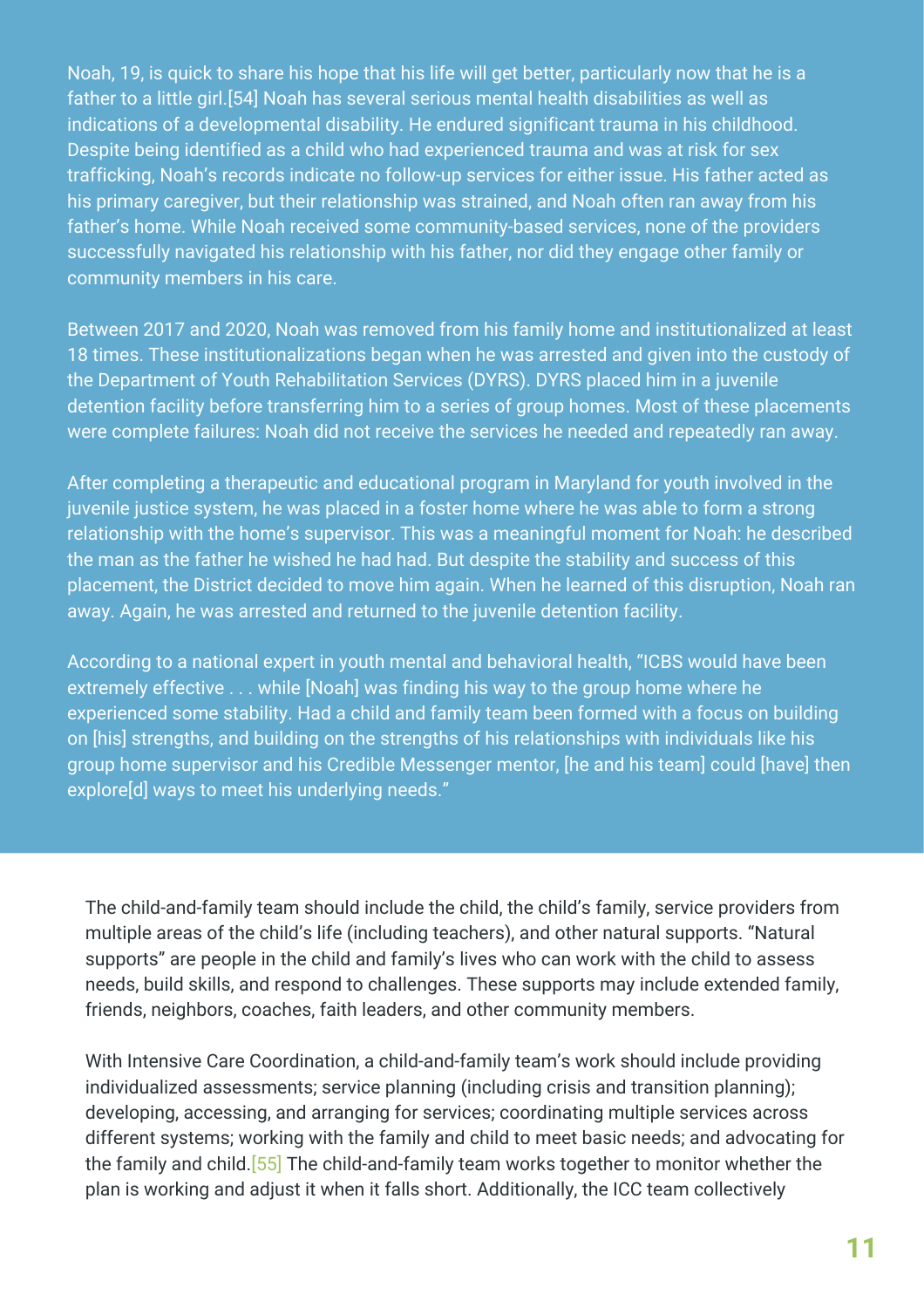defines what constitutes a crisis for the child and family and explores interventions and strategies for immediate implementation in the event of a mental health crisis situation. This process should result in a comprehensive crisis plan that serves to both prevent and respond to the crisis situation. Calling 911 should not be the default response for children who are experiencing a mental health crisis.

Intensive Care Coordination requires organization to work. A single case manager acts as the accountable party for leading the team and ensuring necessary services are accessible to the child and family. The Care Coordinator should facilitate discussions that encourage the various providers on the team to think beyond their own systems to dynamically engage with the child and family's strengths, goals, and needs. This approach extends beyond the necessary components of care coordination and individualized services: coordinated, individualized services are critical, but they must be done in partnership with the families and provided in the most natural and least restrictive environment for the child. Limiting service delivery to a provider's office during defined hours without regard for the preference or constraints of the family is unacceptable.



Our clients often tell us that they feel beaten down by the system in the District, or that they feel that the system has failed them. They are often very cynical about whether anyone cares about them.

—Advocate from the School Justice Project

Intensive Care Coordination provides a response to the fragmented approach of uncoordinated systems. Disability Rights DC and other advocates have seen multiple clients experience the negative outcomes of systems working at cross purposes: service providers drop out of a child and family's life upon the child's entry into a residential treatment center or a juvenile detention facility. Children lose connections to trusted service providers as the facility takes over their behavioral health care, only to return home without the supports of the facility or reengagement with their previous provider.



With Intensive Care Coordination, the child-and-family team follows the child through every step of institutionalization, engaging in individualized, strengthsbased transition planning. This planning ensures that the child can successfully rejoin their community upon their return and prevents further unnecessary institutionalization because supports are in place before they leave the institution.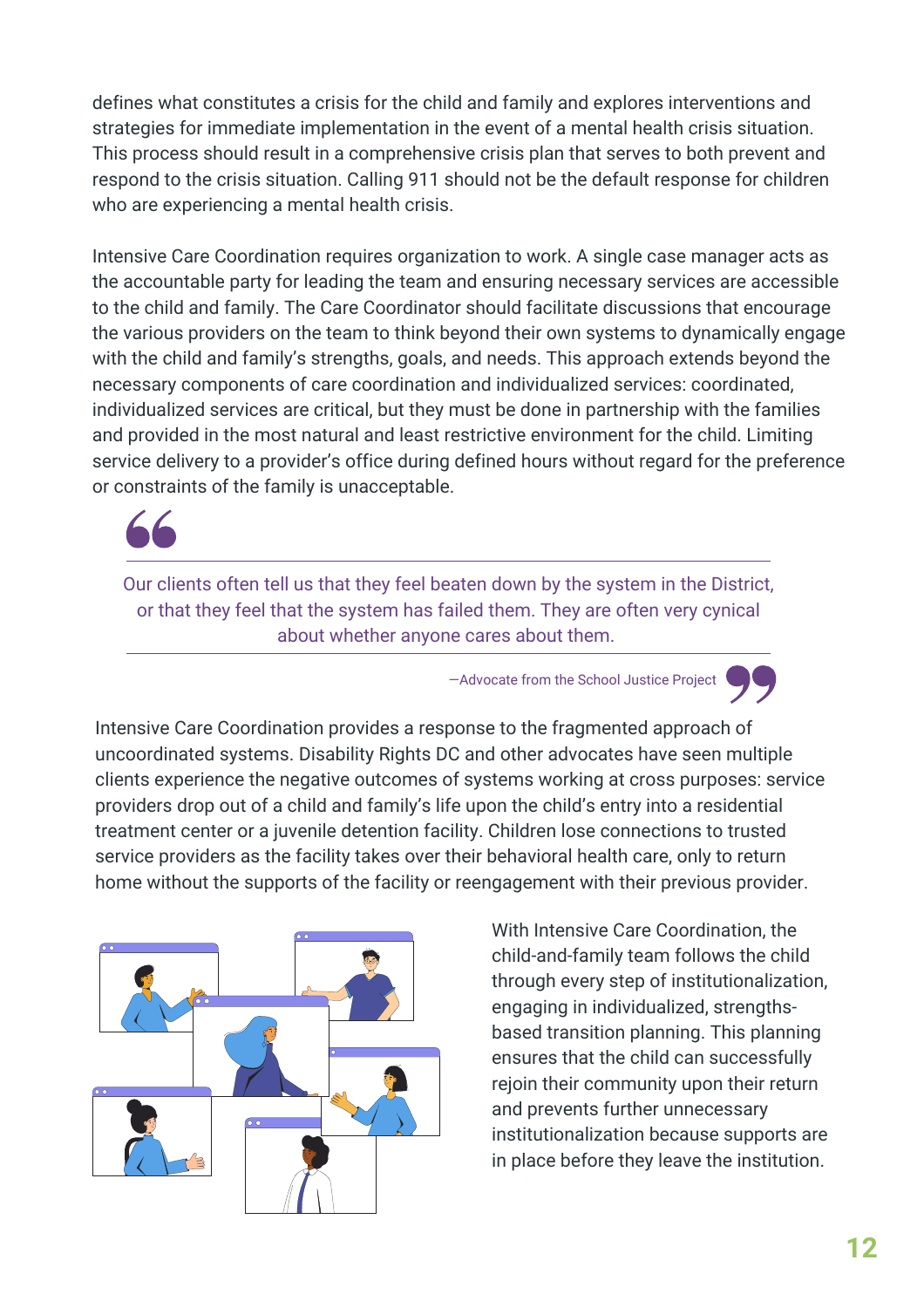#### **Intensive Behavioral Support Services**

Intensive Behavioral Support Services (IBSS) aim to reduce problem behaviors while improving a child's social, educational, employment, and home life by offering frequent, consistent therapeutic interventions that meet the individual child's needs.[56] Following the plan developed by the child-and-family team, as facilitated by the Intensive Care Coordinator, these services should be delivered to children and families in the child's natural environment, whether that is a family home or elsewhere in the community. Services are not restricted to a practitioner's office or offered only during limited timeslots. Like Intensive Care Coordination, Intensive Behavioral Support Services center on the person receiving services, assessing how the child's life could improve based on their interests and preferences.[57] Intensive Behavioral Support Services can include Positive Behavioral Intervention Plans. These plans involve person-centered planning; collaborative teaming; assessing the person's behavior, including analyzing the antecedents and consequences of that behavior; hypothesizing about the reasons the person behaves in the way they do; multi-component planning for behavioral interventions; and evaluating how those interventions are working.<sup>[58]</sup>

Intensive Behavioral Support Services center on "personcentered planning," similar to the child-and-family team approach used in Intensive Care Coordination. This must be done in coordination with the child's family. If the child does not have a permanent caregiver, IBSS providers must work with other natural supports in the child's life. Intensive Behavioral Support Services must also follow the child, adapting to where the child is and what the child needs rather than confining services to locations or environments preferred by the provider. If the child is institutionalized in a long-term residential facility or sent to a group home, Intensive Behavioral Support Services should engage the child in that environment. An IBSS provider cannot lose contact with the child or family simply because the child's circumstances have changed; the service must conform to the child's needs.





Intensive Behavioral Support Services must be responsive to the individual needs of the child and family. Available services should involve not only therapy, as appropriate, and clinical interventions, such as skills building, but other services based on the child's age and needs. These additional services could include peer supports, transition services, and mentoring. Parents should have access to parenting support and parent advocacy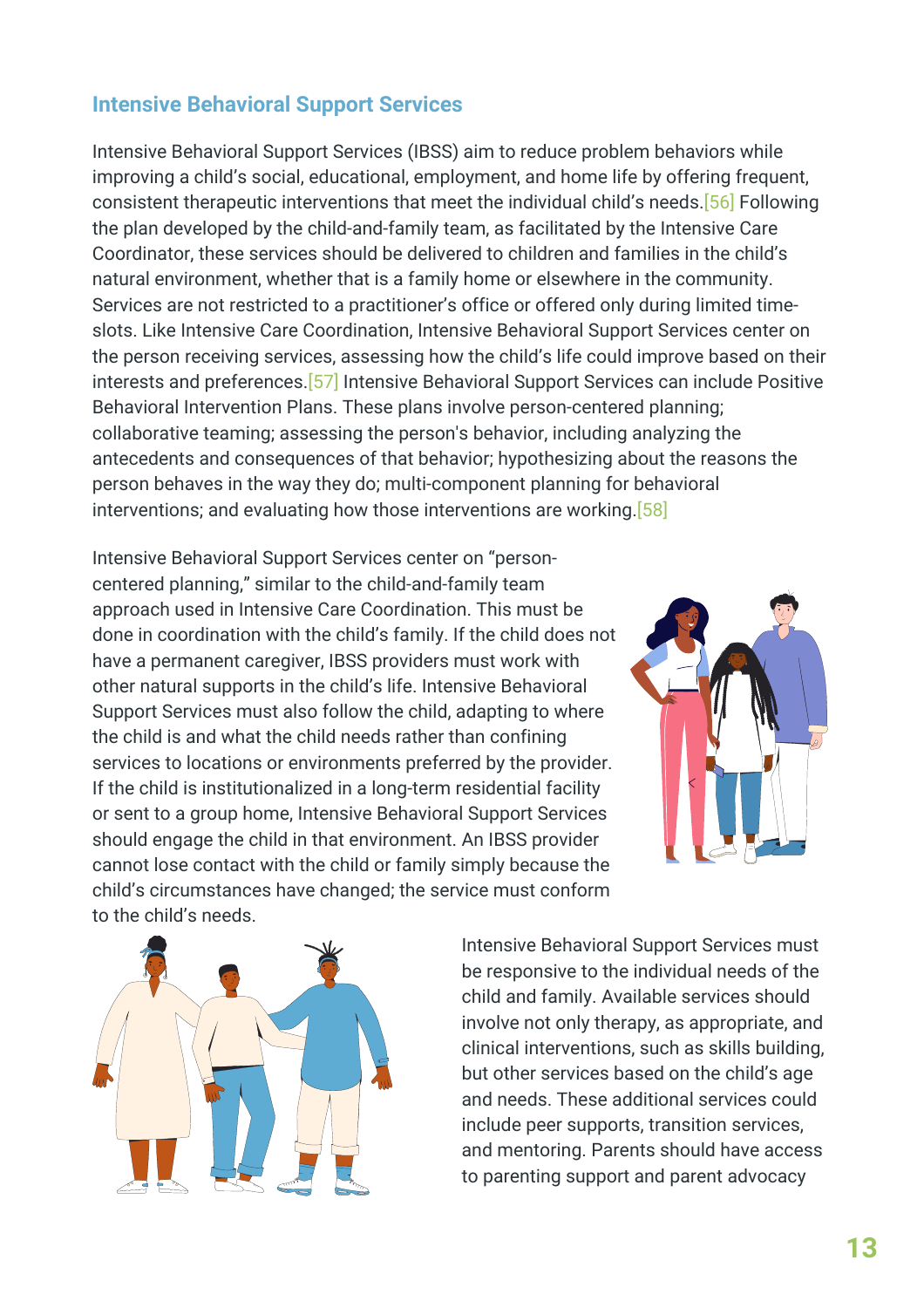services. If a child or family needs another service to be provided in the community but that service is not available in the existing menu of supports, the service should be created. Consistency is also critical to Intensive Behavioral Support Services. The services must be available to the child when the child needs them. If a provider's quality, regularity, or family engagement differs from case worker to case worker, that provider is not offering Intensive Behavioral Support Services with fidelity to the child's plan.

When done properly, Intensive Behavioral Support Services are effective in decreasing problem behaviors, including destructive and self-harming behaviors in children.[59] When combined with Intensive Care Coordination, Intensive Behavioral Support Services can significantly reduce institutionalization of children in psychiatric facilities.[60]

Gabriel, 20, is dedicated to making music and parenting his infant daughter.[61] He remembers that he started having trouble with his emotions when he was in elementary school. He would get in trouble for fighting, but he says, "Nobody ever talked to me about how I was feeling when I got in fights except my mom." His clinical history indicates significant childhood trauma, but he received no evidence-based trauma treatment. He remembers receiving an evaluation in fourth or fifth grade, but he did not understand why he was receiving it: "I don't know what they were looking for. After it was over, I don't remember anything changing. No social workers came to my house, and I didn't get any therapy. It was just my mom helping me."

Since his early teenage years, Gabriel has been institutionalized over 30 times in juvenile detention facilities, group homes, and shelters. During these institutionalizations, he was isolated from his family and his long-time girlfriend. And oftentimes, he received no treatment. He says, "We would just sit in a room all day. There was no therapy, no services. After I got out . . . I didn't get any services. Nobody came to my house or talked to me about how I was doing."

When Gabriel did receive services, they failed to capture his spectrum of needs. While Gabriel has diagnoses for bipolar disorder and attention deficit/hyperactivity disorder, he also has indications of a developmental disability and cognitive limitations. But the services he received both in facilities and in the community were unresponsive to these cognitive needs. There was never an appropriate crisis plan in place, and the service providers failed to engage his mother or other important people in his life to support his transition to the community.

During his most recent institutionalization, Gabriel lost contact with his community service providers, disrupting his employment services application so that he had to reapply when he left the placement. He also missed the birth of his daughter. He says, "I think that was the worst part of everything: DYRS sent me out to a residential placement away from home when my daughter was about to be born . . . I only got to see her on Zoom for months . . . I felt like my DYRS case coordinator and the staff at [my Residential Treatment Center] didn't get what was important to me. Or they didn't care. I wanted to stay in the community, but DYRS sent me off anyway."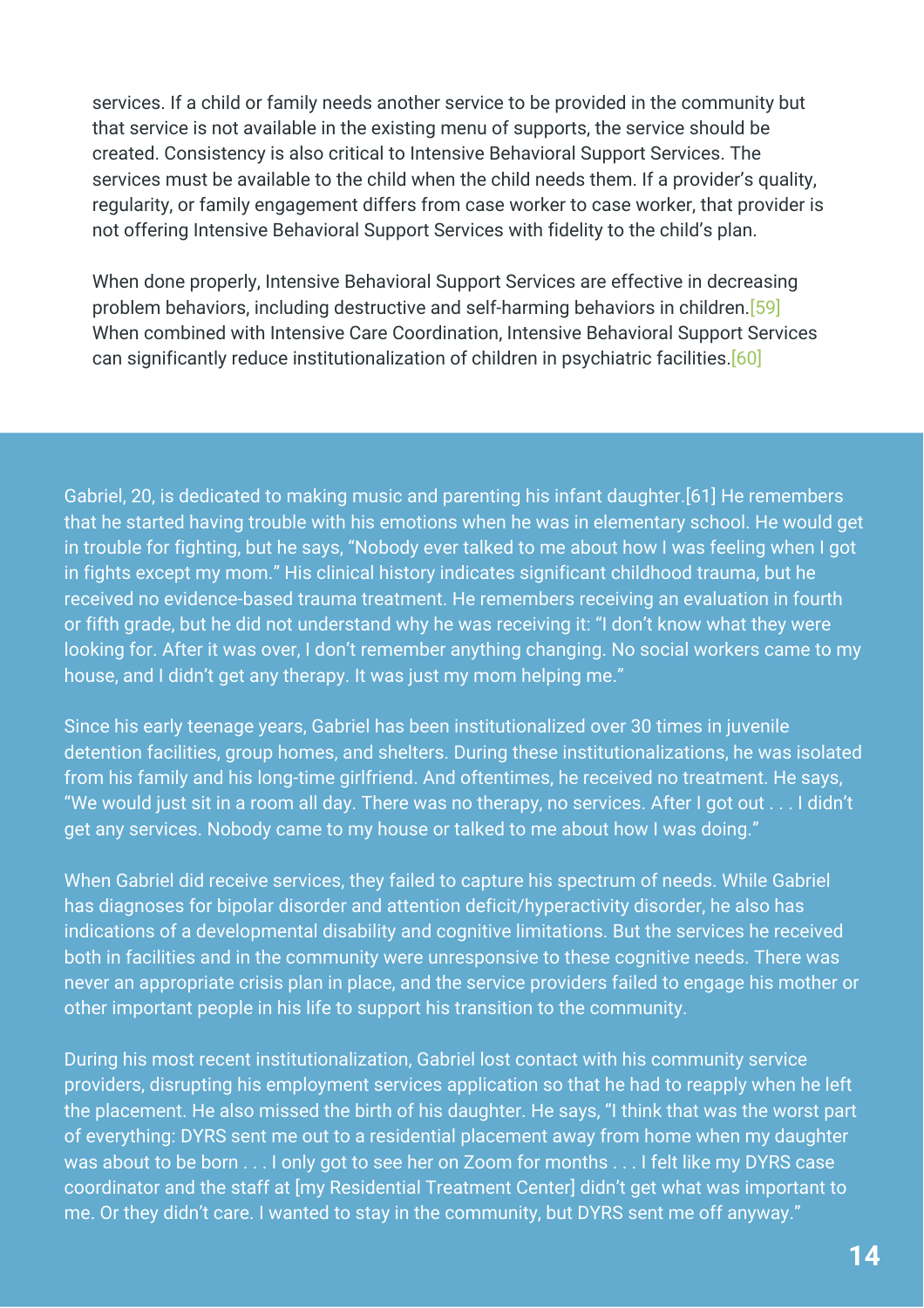#### **Mobile Crisis or Response Services**

Mobile Crisis or Response Services provide a 24/7, onsite response to a child experiencing a mental health crisis. These services are an alternative to traditional emergency services that often initiate unhelpful involvement by police and other first responders who lack necessary training in children's mental health. Instead, Mobile Crisis or Response providers employ specialized staff with training tailored to working with children experiencing a mental health crisis. These teams should not rely on adultfocused crisis response or hospitalization. Mobile Crisis or Response teams identify and assess the child's needs and stabilize the situation, reducing the risk of immediate harm to the child or others. These services should be delivered whenever and wherever the child experiences the crisis, including at school, at home, or elsewhere in the community.

Mobile Crisis or Response Services extend beyond the moment of crisis—these services should be employed before, during, and after a child needs acute support. Mobile Crisis or Response Service providers should proactively work with child-and-family teams and Intensive Behavioral Support Services providers to review the previously developed crisis plan, identify the child's past triggers as well as strategies and people that have been effective in responding to the child during a crisis, and make revisions as appropriate.  $[62]$  These plans must be individualized, enabling the child and family to define what types of behaviors constitute a "crisis" and choosing interventions that are both tailored to the child and responsive to more and less severe circumstances.



When a crisis occurs, these teams should stabilize a child in a natural environment. Once the child is stable, these teams should build on the child and family's network of natural supports to provide meaningful, timely connections to follow-up services, including clinical treatment.[63] Mobile Crisis or Response Services should keep children out of institutions and connect them to services in their communities designed to preempt future crises.[64] These child-specific, holistic crisis services work to support children with mental health disabilities and enable them to maintain their lives in their



communities. In one hallmark example of these services' success, 94% of New Jersey children who experienced crisis and received Mobile Crisis or Response Services were able to avoid hospitalization.[65]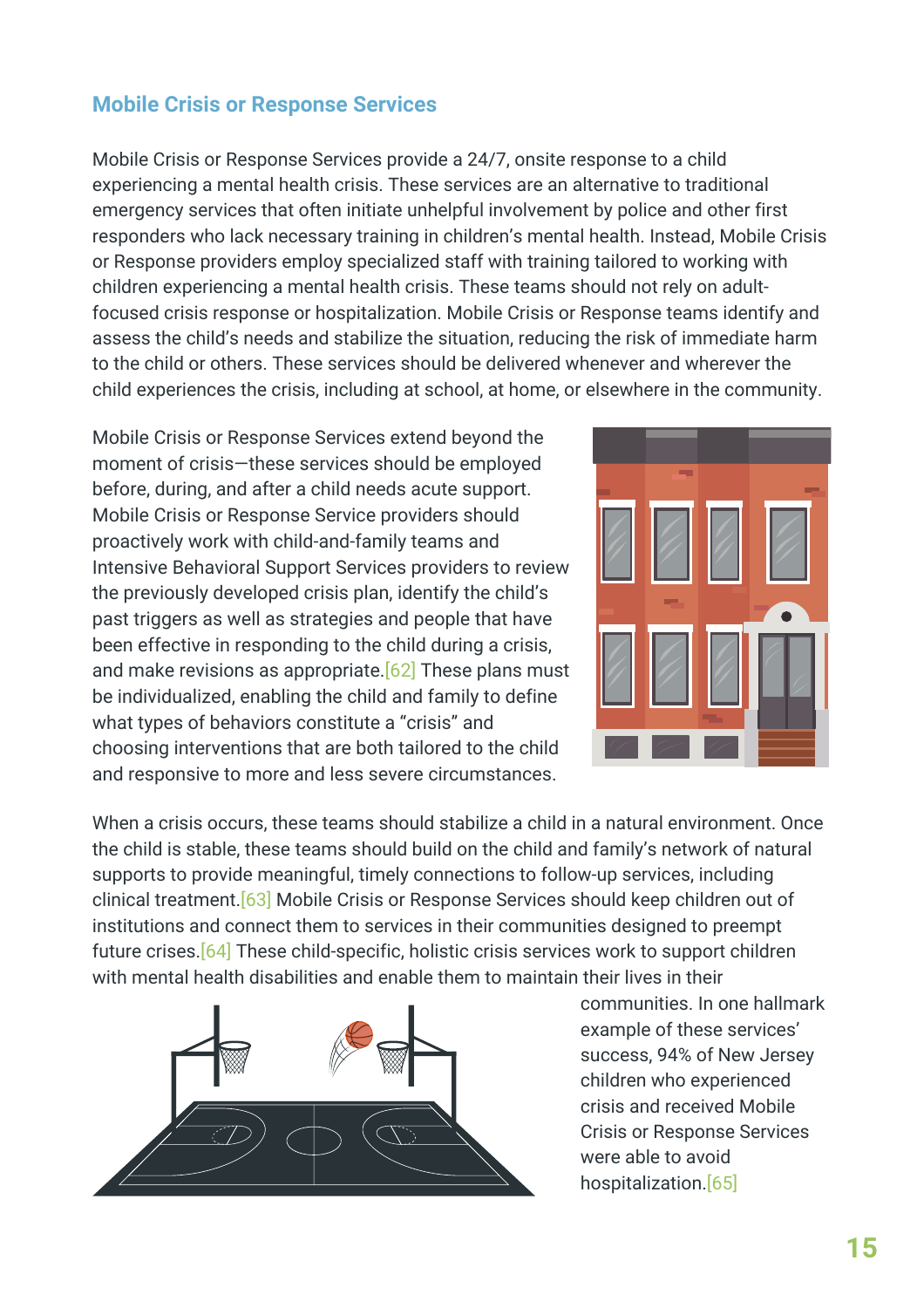## **CONCLUSION**

Intensive community-based services work.[66] With the proper services, children with mental health disabilities can live in their own homes or with a kinship or foster family, succeed in school, and participate in community life with their non-disabled peers. These services help children build the skills they need to fully engage in their community while aiding families in understanding their child's disability and supporting their child in the home.

There are at minimum hundreds of children in the District who need these services to stay in their homes and out of facilities. But because the District has failed to provide Intensive Community-Based Services, these children cannot participate in their communities or attend their neighborhood schools. Disability Rights DC is committed to continuing our advocacy for these children and their families until they can access the services they need, the services federal law guarantees them, and the services the District owes them. Every child deserves the chance to grow up where they feel at home. For children with mental health disabilities, we must provide them the services they need to access this opportunity.

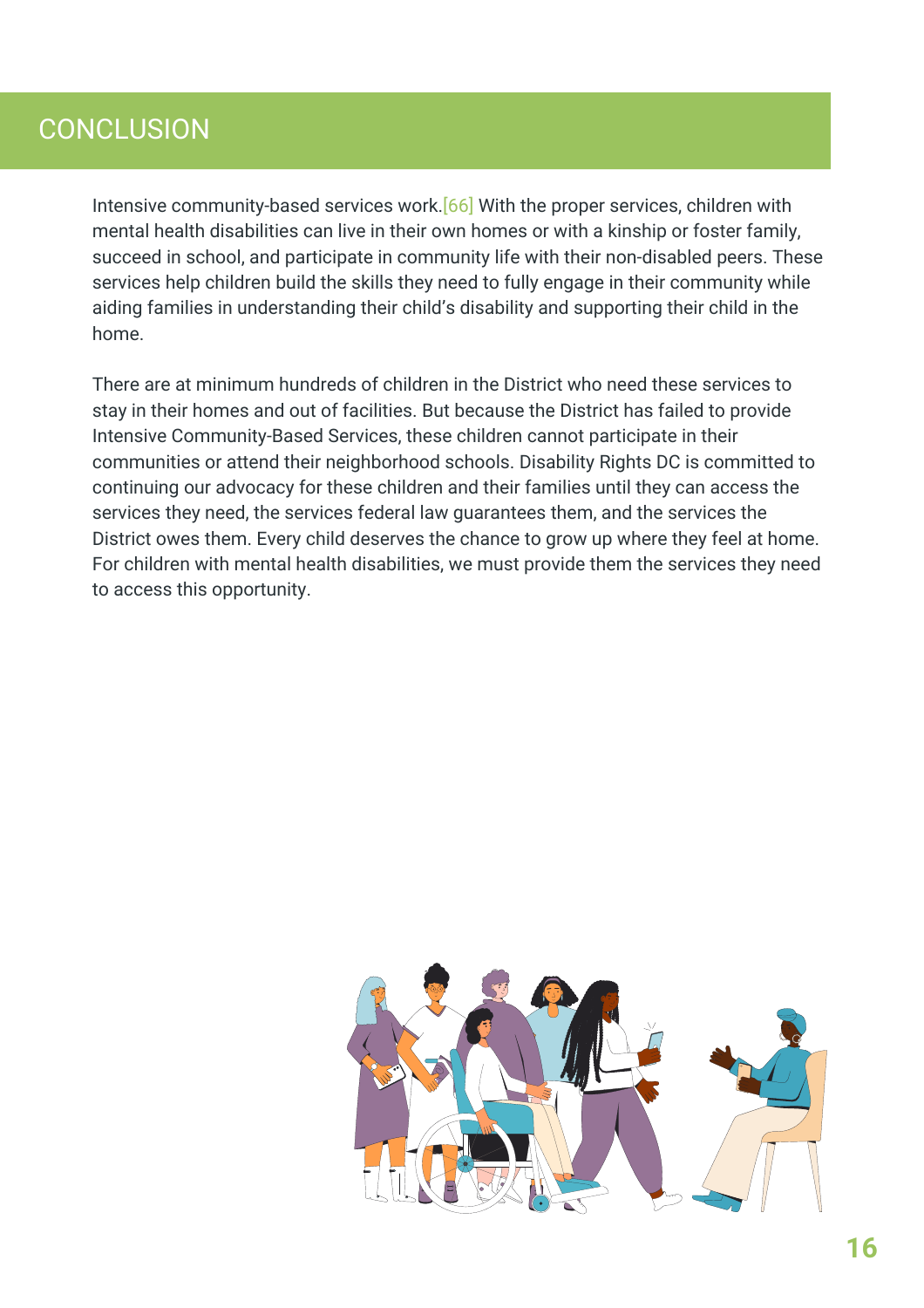## **REFERENCES**

[1] Along with the Judge David L. Bazelon Center for Mental Health Law, the National Center for Youth Law, and Schulte Roth & Zabel LLP, Disability Rights DC—also acting as a plaintiff—filed a class action lawsuit in 2018 under Title II of the Americans with Disabilities Act and the Medicaid statute on behalf of District youth with significant mental and behavioral health challenges seeking Intensive Community-Based Services (ICBS) to prevent institutionalization. The Plaintiffs filed for class certification in July 2021. As part of this lawsuit, Disability Rights DC and our co-counsel have spoken with advocates from several DCbased organizations to increase our understanding of the District's behavioral health system for children. These organizations include: Advocates for Justice and Education, Children's Law Center, DC Action, Open City Advocates, Public Defender Service for the District of Columbia, School Justice Project, and Total Family Care Coalition. We have drawn from these conversations to build this report.

[2] Disability Rights DC is grateful for the contributions made to this report by our law clerk, Elle Jimenez, J.D. Candidate, Georgetown Law 2024.

[3] *A Declaration from the American Academy of Child and Adolescent Psychiatry, American Academy of Pediatrics, and Children's Hospital Association* (Oct. 2021), [https://www.aacap.org/App\\_Themes/AACAP/Docs/press/Declaration\\_National\\_Crisis\\_Oct-2021.pdf](https://www.aacap.org/App_Themes/AACAP/Docs/press/Declaration_National_Crisis_Oct-2021.pdf) [Coalition Declaration].

[4] *Protecting Youth Mental Health, The U.S. Surgeon General's Advisory*, Dec. 2021, <https://www.hhs.gov/sites/default/files/surgeon-general-youth-mental-health-advisory.pdf> [Surgeon General Advisory].

- [5] Surgeon General Advisory at 8.
- [6] Surgeon General Advisory at 8.
- [7] Surgeon General Advisory at 8.
- [8] Surgeon General Advisory at 8.
- [9] Surgeon General Advisory at 8.
- [10] Coalition Declaration at 1.

[11] *See* White House Press Release, *FACT SHEET: President Biden to Announce Strategy to Address Our National Mental Health Crisis, As Part of Unity Agenda in his First State of the Union* (Mar. 1, 2022), https://www.whitehouse.gov/briefing-room/statements-releases/2022/03/01/fact-sheet-president-biden[to-announce-strategy-to-address-our-national-mental-health-crisis-as-part-of-unity-agenda-in-his-first-state](https://www.whitehouse.gov/briefing-room/statements-releases/2022/03/01/fact-sheet-president-biden-to-announce-strategy-to-address-our-national-mental-health-crisis-as-part-of-unity-agenda-in-his-first-state-of-the-union/)of-the-union/.

[12] Centers for Disease Control and Prevention, *Mental Health-Related Emergency Department Visits Among Children Aged <18 Years During the COVID-19 Pandemic – United States, January 1-October 17, 2020* (Nov. 13, 2020), [https://www.cdc.gov/mmwr/volumes/69/wr/mm6945a3.htm?s\\_cid=mm6945a3\\_w](https://www.cdc.gov/mmwr/volumes/69/wr/mm6945a3.htm?s_cid=mm6945a3_w).

[13] Centers for Disease Control and Prevention, *Pediatric Emergency Department Visits Associated with Mental Health Conditions Before and During the COVID-19 Pandemic – United States, January 2019-January 2022* (Feb. 18, 2022), [https://stacks.cdc.gov/view/cdc/114657.](https://stacks.cdc.gov/view/cdc/114657)

[14] Surgeon General Advisory at 9.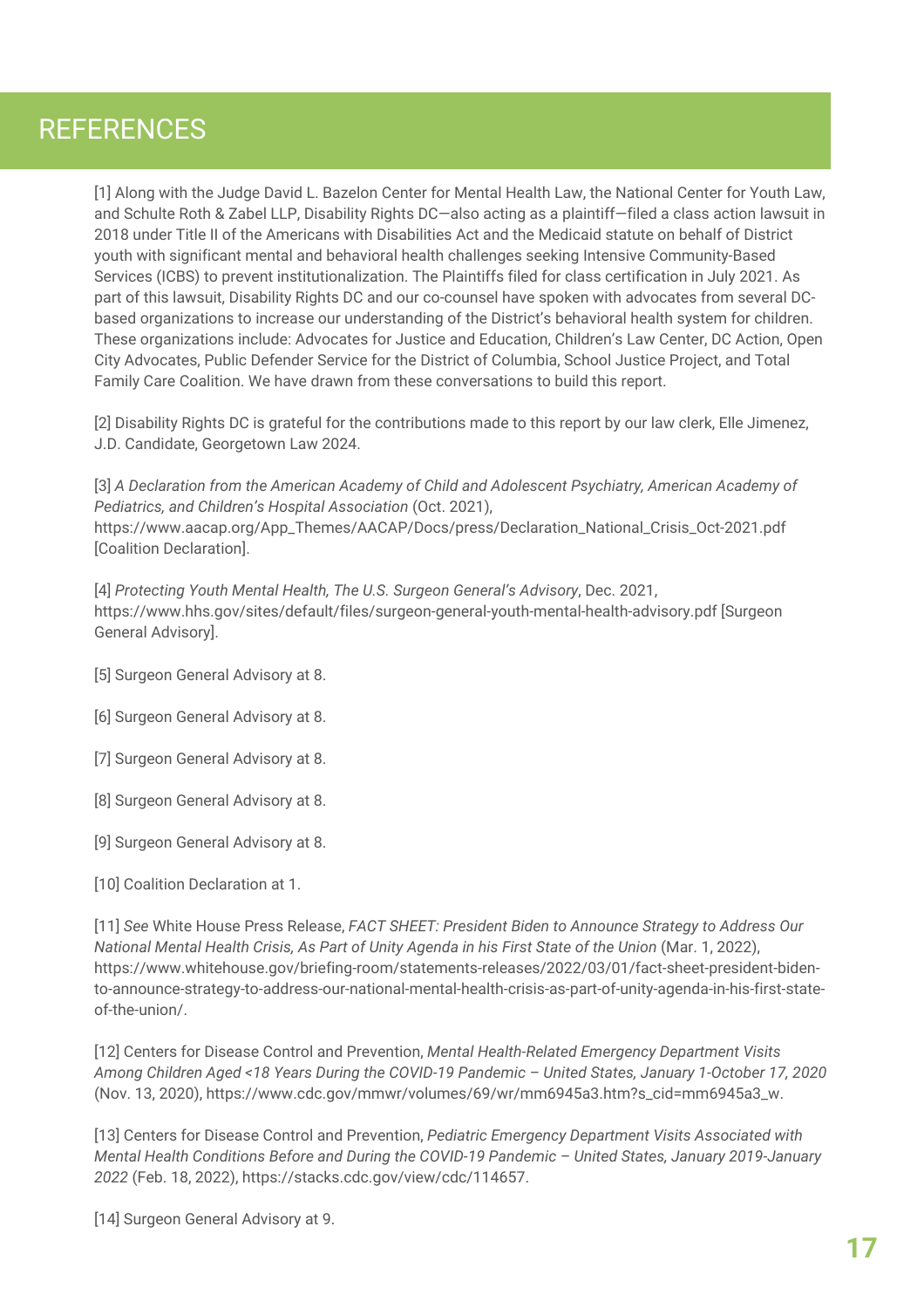[15] American Acad. of Pediatrics, *Pediatricians, Child and Adolescent Psychiatrists, and Children's Hospitals Declare National Emergency in Children's Mental Health* (Oct. 19, 2021), https://www.aap.org/en/news[room/news-releases/aap/2021/pediatricians-child-and-adolescent-psychiatrists-and-childrens-hospitals](https://www.aap.org/en/news-room/news-releases/aap/2021/pediatricians-child-and-adolescent-psychiatrists-and-childrens-hospitals-declare-national-emergency-for-childrens-mental-health/)declare-national-emergency-for-childrens-mental-health/ [Coalition Declaration News Release].

[16] Coalition Declaration News Release (citing S.D. Hillis et al., *COVID-19-Associated Orphanhood and Caregiver Death in the United States*, 148(6) Pediatrics (2021),

[https://publications.aap.org/pediatrics/article/148/6/e2021053760/183446/COVID-19-Associated-](https://publications.aap.org/pediatrics/article/148/6/e2021053760/183446/COVID-19-Associated-Orphanhood-and-Caregiver-Death)Orphanhood-and-Caregiver-Death). The death of a caregiver increases the risk for childhood short-term trauma and lifelong negative consequences, as it is an adverse childhood experience (ACE) linked to myriad mental health struggles, including lower education levels, lower self-esteem, riskier behaviors, and increased risk of substance abuse, violence, sexual abuse, exploitation, and suicide. National Institutes of Health, *More than 140,000 U.S. children lost a primary or secondary caregiver due to the COVID-19 pandemic* (Oct. 7, 2021), [https://www.nih.gov/news-events/news-releases/more-140000-us-children-lost-primary-or](https://www.nih.gov/news-events/news-releases/more-140000-us-children-lost-primary-or-secondary-caregiver-due-covid-19-pandemic)secondary-caregiver-due-covid-19-pandemic.

[17] Children's Law Center et. al., *A Path Forward: Transforming the Public Behavioral Health System for Children, Youth, and their Families in the District of Columbia* at 28 (Dec. 2021), [https://childrenslawcenter.org/wp-content/uploads/2021/12/BHSystemTransformation\\_Final\\_121321.pdf](https://childrenslawcenter.org/wp-content/uploads/2021/12/BHSystemTransformation_Final_121321.pdf) [A Path Forward].

[18] A Path Forward at 28.

[19] A Path Forward at 28 (citing Government of District of Columbia: Office of the State Superintendent of Education, 2019 DC YRBS Data Files, <https://osse.dc.gov/page/2019-dc-yrbs-data-files> (last visited Apr. 3, 2022)).

[20] A Path Forward at 28.

[21] Pseudonym.

[22] A Path Forward at 26.

[23] D.C. Dep't of Behav. Health, *FY21 DBH Written Performance Oversight Responses* at 265-68 (Jan. 2022), <https://dccouncil.us/wp-content/uploads/2022/01/dbh.pdf> [DBH Oversight].

[24] DBH Oversight at 215-16.

[25] DBH Oversight at 217-20.

[26] DBH Oversight at 82-84.

[27] Disability Rights DC at Univ. L. Servs., *The Way Home: Child and Youth Access to Community-Based Services Post-Psychiatric Hospitalization in the District of Columbia* (Mar. 1, 2015), https://www.uls[dc.org/thewayhome.pdf.](https://www.uls-dc.org/thewayhome.pdf)

[28] *See supra* note 1. To read the Complaint, visit [https://secureservercdn.net/198.71.233.111/d25.2ac.myftpupload.com/wp-content/uploads/2018/08/DC-](https://secureservercdn.net/198.71.233.111/d25.2ac.myftpupload.com/wp-content/uploads/2018/08/DC-ADA-EPSDT-complaint.pdf)ADA-EPSDT-complaint.pdf.

[29] U.S. Dep't of Health &. Human Servs., Substance Abuse and Mental Health Servs. Admin. (SAMHSA), *District of Columbia 2020 Mental Health National Outcome Measures (NOMS): SAMHSA Uniform Reporting System* at 7 (June 25, 2021), [https://www.samhsa.gov/data/report/2020-uniform-reporting-system-urs](https://www.samhsa.gov/data/report/2020-uniform-reporting-system-urs-table-dc)table-dc. Almost all of these children are Medicaid-eligible.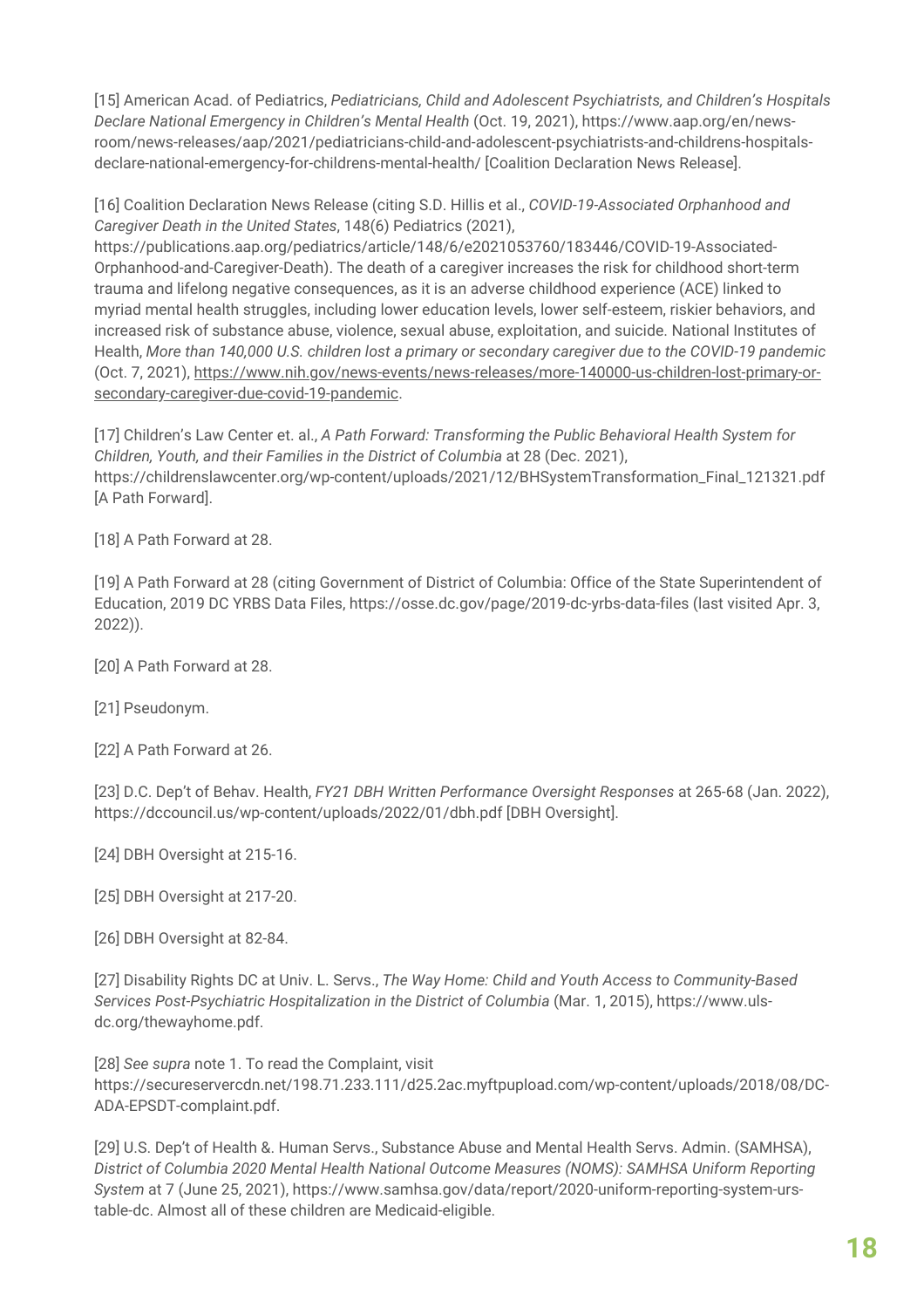[30] CSAs are community mental and behavioral health providers that contract with DC's Department of Behavioral Health (DBH) to provide community-based services to Medicaid-eligible youth in DC.

[31] We drew this information from our own client experience and our conversations with advocates as part of our litigation. *See supra* note 1.

[32] These figures derive from information we and our co-counsel received from the District during litigation. The District provided figures from September 1, 2016 to September 27, 2019 regarding Medicaideligible DC children under the age of 21 with serious emotional disturbance. These numbers indicate that there was a total population of 5,500 children with serious emotional disturbance.

[33] DBH Oversight at 217-20.

[34] Because there are no psychiatric residential treatment facilities (PRTFs) in the District, all youth admitted to PRTFs are sent to other states, in some cases hundreds or thousands of miles away. *See supra* note 31.

[35] 42 U.S.C. § 12132 *et seq.*

[36] 29 U.S.C. § 794.

[37] 42 U.S.C. §§ 1396a(a)(43), 1396d(a)(4)(B), 1396d(r) [Medicaid Act].

[38] Under Title II of the ADA, "no qualified individual with a disability shall, by reason of such disability, be excluded from participation in or be denied the benefits of the services, programs, or activities of a public entity, or be subjected to discrimination by any such entity." 42 U.S.C. § 12132; 28 C.F.R. § 35.130.

[39] *Olmstead v. L.C.*, 527 U.S. 581 (1999) (interpreting Title II); *see also* 28 C.F.R. § 35.130(d) ("most integrated setting" regulation).

[40] Public entities also must make reasonable modifications in policies, practices, or procedures when necessary to avoid discrimination on the basis of disability, unless the public entity can demonstrate that the modifications would fundamentally alter the nature of the service, program, or activity. 28 C.F.R. § 35.130(b)(7).

[41] *See, e.g.*, 45 C.F.R. § 84.4(b)(2) ("most integrated setting" regulation).

[42] *See* Title XIX of the Social Security Act, 42 U.S.C. § 1396 *et seq.*

[43] 42 C.F.R. § 430.0 *et seq.*

[44] Medicaid Act § 1396a.

[45] Medicaid Act §§ 1396a(a)(43), 1396(a)(4)(B), 1396d(r).

[46] Medicaid Act §§ 1396a(a)(43)(C), 1396d(r)(5).

[47] Medicaid Act § 1396d(r)(1).

[48] Medicaid Act § 1396d(r)(5).

[49] 42 C.F.R. § 441.56(c).

[50] Pseudonym.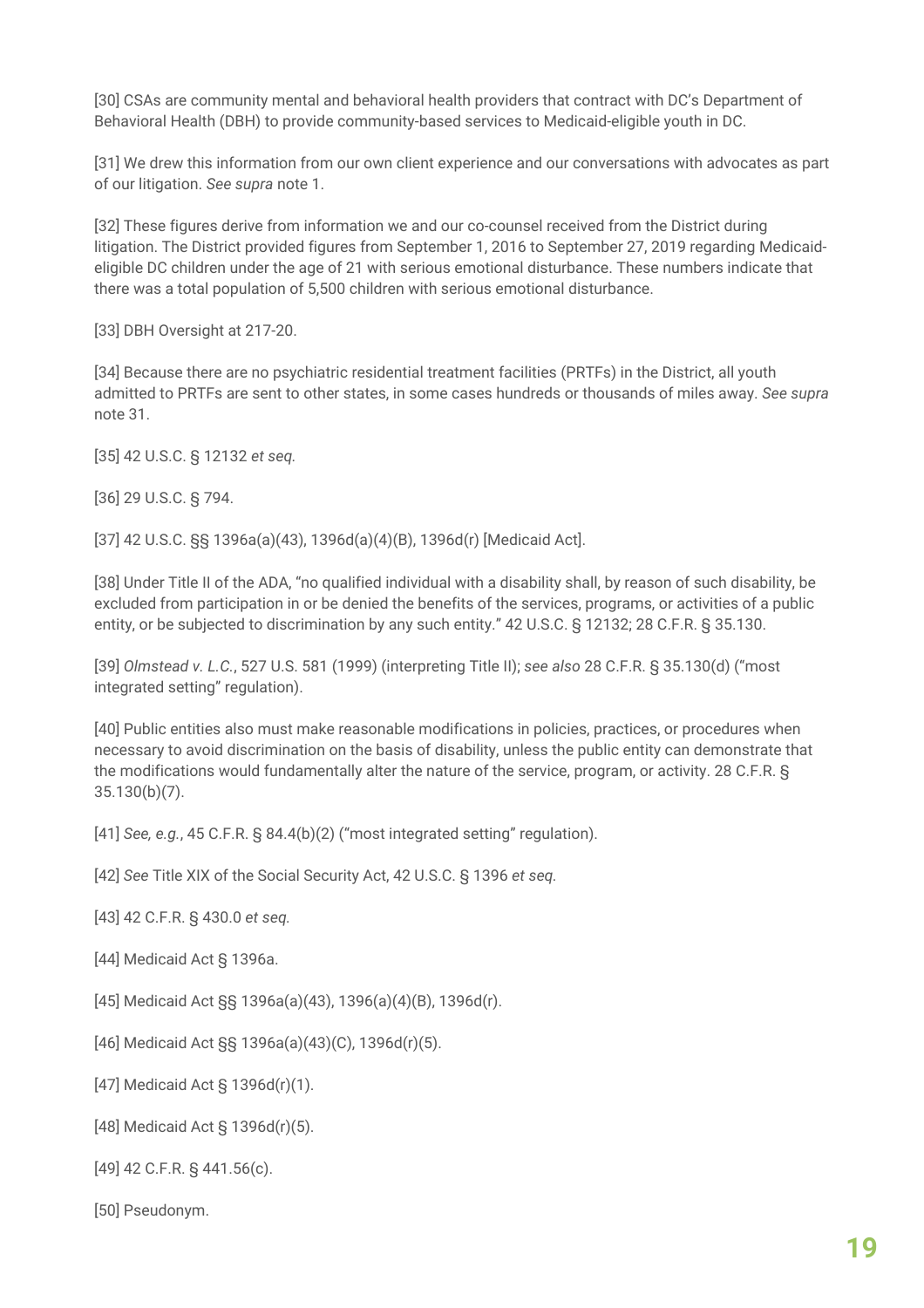[51] "Studies have shown that intensive community-based services of this nature effectively address the needs of children with mental illness while maintaining their connection to their families and communities. Programs across the country, including those in Wisconsin, Maine, New Jersey, and California have greatly reduced the rate of institutionalization and related costs while producing positive outcomes for children. Children with comparable levels of need who receive intensive services in their natural settings have improved school attendance and performance, increased behavioral and emotional strengths, improved clinical and functional outcomes, reduced suicide attempts, and decreased contacts with law enforcement when compared to children who received such care in segregated residential treatment facilities. Other benefits include reduced costs of care, more stable living situations, and improved attendance at work for caregivers." U.S. Dep't of Justice, *United States' Investigation of the West Virginia Children's Mental Health System Pursuant to the Americans with Disabilities Act* at 9 (June 1, 2015), [https://www.justice.gov/sites/default/files/crt/legacy/2015/06/01/wv-ada\\_findings\\_6-1-15.pdf.](https://www.justice.gov/sites/default/files/crt/legacy/2015/06/01/wv-ada_findings_6-1-15.pdf)

[52] To fully benefit from Intensive Community-Based Services, some children and families may need an option for short-term, intensive therapeutic treatment, typically known as therapeutic foster care (TFC). TFC programs provide an out-of-home space within the child's community that looks more like a family home than a traditional group home or a residential treatment center. These short-term respite services can reduce stressors on parents and families without isolating the child for long periods of time. TFCs are designed to serve children with emotional and behavioral needs, with no more than one to two children in each home at a time. TFC uses many of the same features of ICBS, including individual treatment plans, a treatment team, training and supports for the TFC parent, access to behavioral services, 24/7 crisis support, and structured activities to maintain the child's connections to family and community. U.S. Dep't of Health & Human Servs., *State Practices in Treatment/Therapeutic Foster Care* at 2-1 (Apr. 2018), [https://aspe.hhs.gov/system/files/pdf/259121/TREATMENTFOSTERCARE.pdf](https://aspe.hhs.gov/sites/default/files/private/pdf/259121/TREATMENTFOSTERCARE.pdf).

[53] This could include former and current provider staff, teachers, and other individuals who have worked with the child.

[54] Pseudonym.

[55] C. Mann & P.S. Hyde, *Joint CMCS and SAMHSA Informational Bulletin: Coverage of Behavioral Health Services for Children, Youth, and Young Adults with Significant Mental Health Conditions*, Substance Abuse and Mental Health Servs. Admin. (SAMHSA) and Center for Medicaid and CHIP Services (CMHS) (2013), [https://www.medicaid.gov/federal-policy-guidance/downloads/cib-05-07-2013.pdf.](https://www.medicaid.gov/federal-policy-guidance/downloads/cib-05-07-2013.pdf)

[56] *See, e.g.*, E.G. Carr et al., *Positive Behavior Support: Evolution of an Applied Science*, 4 J. Pos. Behav. Interventions 4 (Winter 2002),

[https://kuscholarworks.ku.edu/bitstream/handle/1808/6147/PBS16\\_PBS%20Evolution.pdf?seque](https://kuscholarworks.ku.edu/bitstream/handle/1808/6147/PBS16_PBS%20Evolution.pdf?seque%20nce=1&isAllowed=y) nce=1&isAllowed=y.

[57] D. Kincaid & L. Fox, *Person-Centered Planning and Positive Behavior Support, in* Person-Centered Planning: Research, Practice, and Future Directions (S. Holburn & P.M. Vietze eds., 2002).

[58] Ass'n of Positive Behav. Support, *Positive Behavior Support Standards of Practice: Individual Level* (Mar. 2007), [https://www.apbs.org/files/apbs\\_standards\\_of\\_practice\\_2013\\_format.pdf.](https://www.apbs.org/files/apbs_standards_of_practice_2013_format.pdf)

[59] *See, e.g.*, G. Dunlap et al., *A Descriptive, Multiyear Examination of Positive Behavior Support* 35 Behav. Disorders 259 (2010); G. Dunlap et al., *Overview and History of Positive Behavior Support, in* Handbook of Positive Behavior Support 3-16 (W. Sailor et al. eds., 2009); K. Kutash et al., *School-based Mental Health Services in Systems of Care, in* The System of Care Handbook: Transforming Mental Health Services for Children, Youth, and Families (B.A. Stroul & G.M. Blau eds., 2008); G. Sugai & R.H. Horner, *Introduction to the Special Series on Positive Behavior Support in Schools* at 130-35, 10(3) J. Emot. & Behav. Disorders (2002); L. Eber et al., *Wraparound and Positive Behavioral Interventions and Supports in Schools* at 171-80, 10(3) J. Emot. & Behav. Disorders (2002).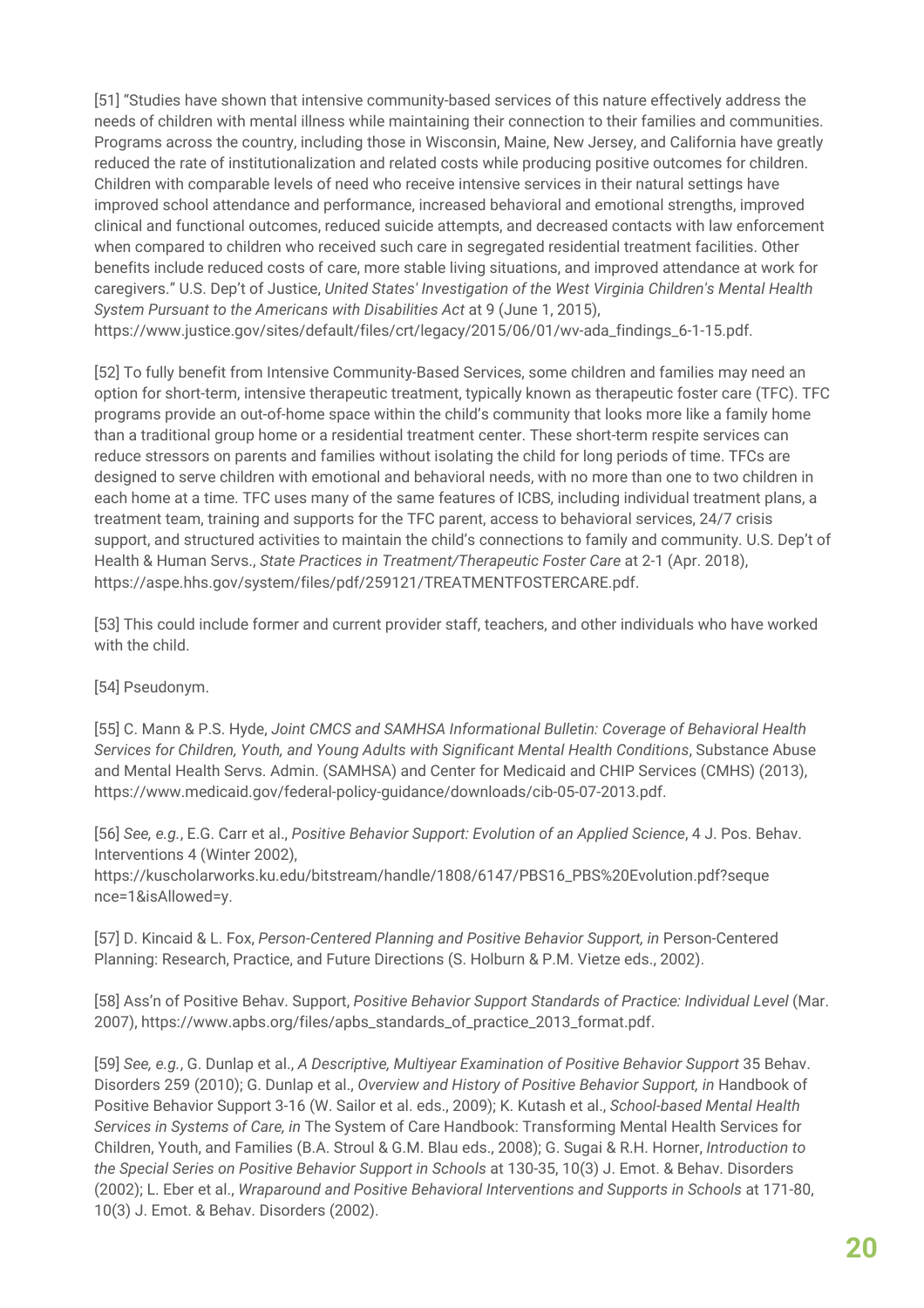[60] K. Matthews et al., *Putting the Pieces Together: Perceptions of Longitudinal Wraparound, Systems of Care, and Positive Behavior Support Implementation*, Cmty. Mental Heal. J. (2019).

[61] Pseudonym.

[62] B. Kamradt et al., *Services for High-Risk Populations in Systems of Care, in* The System of Care Handbook: Transforming Mental Health Services for Children, Youth, and Families (B.A. Stroul & G.M. Blau eds., 2008).

[63] Nat'l Assoc. of State Mental Health Program Directors, *Making the Case for a Comprehensive Children's Crisis Continuum of Care* (Aug. 2018), [https://nasmhpd.org/sites/default/files/TACPaper8\\_ChildrensCrisisContinuumofCare\\_508C.pdf](https://nasmhpd.org/sites/default/files/TACPaper8_ChildrensCrisisContinuumofCare_508C.pdf).

[64] U.S. Dep't of Health &. Human Servs., Substance Abuse and Mental Health Servs. Admin. (SAMHSA), *Crisis Services: Effectiveness, Cost-Effectiveness, and Funding Strategies* at 10-11 (2014), [https://store.samhsa.gov/product/Crisis-Services-Effectiveness-Cost-Effectiveness-and-Funding-](https://store.samhsa.gov/product/Crisis-Services-Effectiveness-Cost-Effectiveness-and-Funding-Strategies/sma14-4848)Strategies/sma14-4848.

[65] *See* CGS ResourceNet, *About New Jersey's Children's System of Care (CSOC)*, [http://www.cgsresourcenet.org/about/about-new-jersey-s-children-s-system-of-care-csoc/](https://www.cgsresourcenet.org/about/about-new-jersey-s-children-s-system-of-care-csoc/) (last visited May 3, 2022); New Jersey Dep't of Children & Families, *Children's System of Care 15 Year Anniversary* (Oct. 2016), [https://www.nj.gov/dcf/about/divisions/dcsc/CSOC\\_15.Year.Conference.Presentation.pdf.](https://www.nj.gov/dcf/about/divisions/dcsc/CSOC_15.Year.Conference.Presentation.pdf)

[66] In jurisdictions that have received funding to develop and implement Intensive Community-Based Services, the services resulted in "decreased behavioral and emotional problems, suicide rates, substance use, and juvenile justice involvement, as well as increased strengths, school attendance and grades, and stability of living situations." Nat'l Tech. Assistance Ctr. for Children's Mental Health, *Return on Investment in Systems of Care for Children with Behavioral Health Challenges* at vi (2014), [https://gucchd.georgetown.edu/products/Return\\_onInvestment\\_inSOCsReport6-15-14.pdf.](https://gucchd.georgetown.edu/products/Return_onInvestment_inSOCsReport6-15-14.pdf)